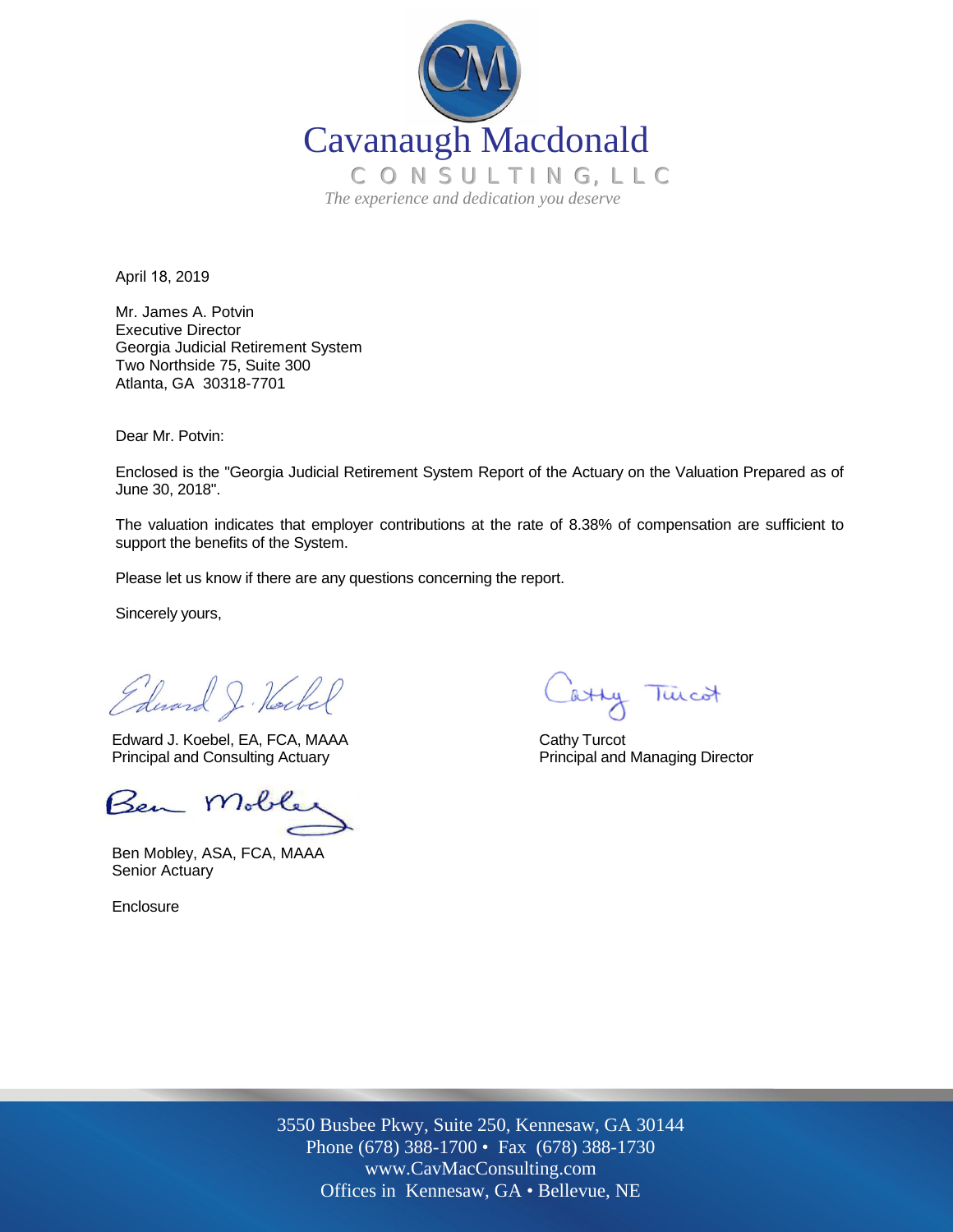

The experience and dedication you deserve



#### **GEORGIA JUDICIAL RETIREMENT SYSTEM**

**REPORT OF THE ACTUARY ON THE VALUATION PREPARED AS OF JUNE 30, 2018** 



www.CavMacConsulting.com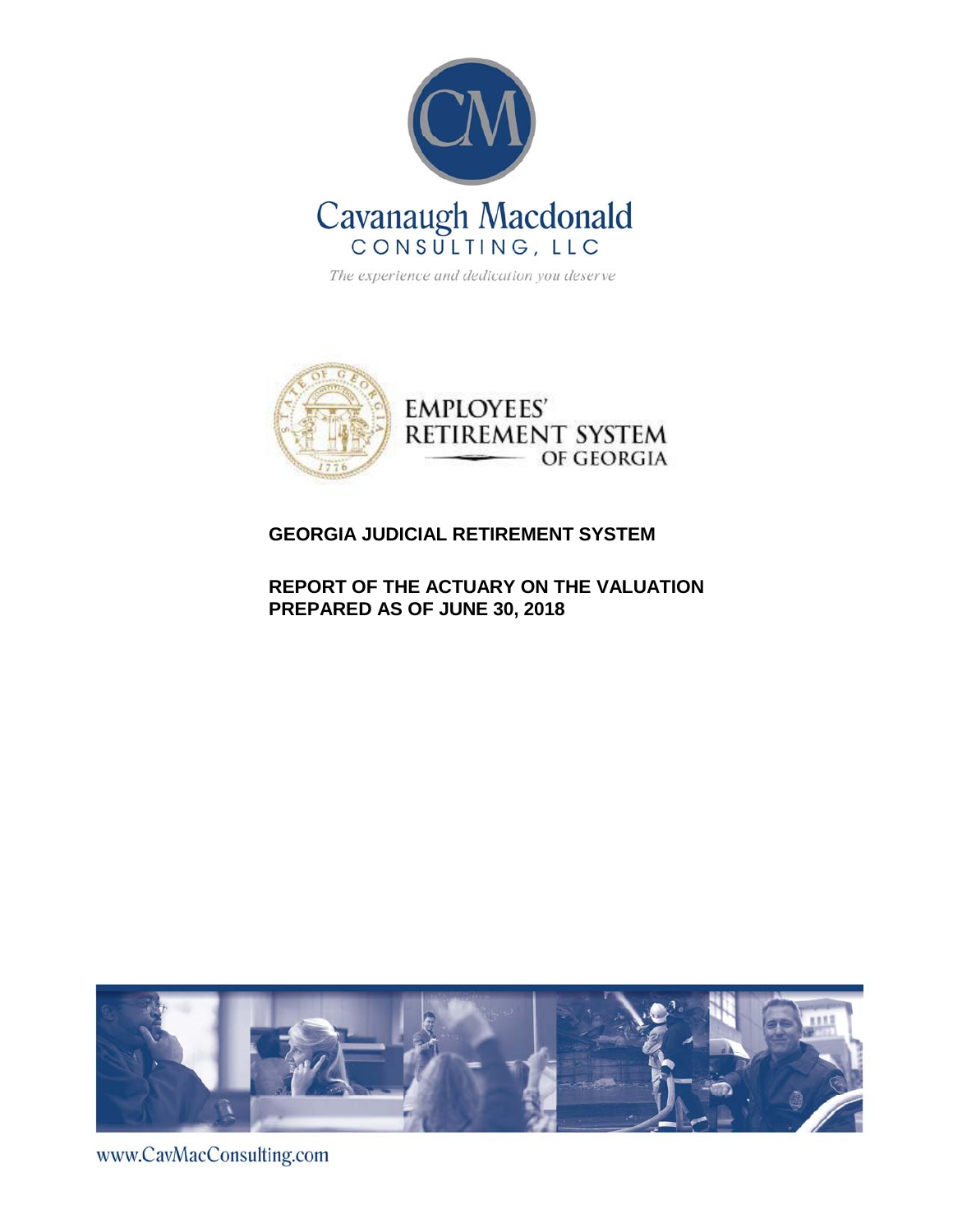

April 18, 2019

Board of Trustees Georgia Judicial Retirement System Two Northside 75, Suite 300 Atlanta, GA 30318-7701

Attention: Mr. James Potvin, Executive Director

Members of the Board:

Section 47-23-21 of the law governing the operation of the Georgia Judicial Retirement System provides that the actuary shall make annual valuations of the contingent assets and liabilities of the Retirement System on the basis of regular interest and the tables last adopted by the Board of Trustees. We have submitted the report giving the results of the actuarial valuation of the System prepared as of June 30, 2018. The report indicates that annual employer contributions at the rate of 8.38% of compensation for the fiscal year ending June 30, 2021 are sufficient to support the benefits of the System.

The results of the valuation reflect the two one-time payments to certain retirees and beneficiaries effective July 2018 and January 2019.

In preparing the valuation, the actuary relied on data provided by the System. While not verifying data at the source, the actuary performed tests for consistency and reasonableness. Our firm, as actuary, is responsible for all of the actuarial trend data in the financial section of the annual report and the supporting schedules in the actuarial section of the annual report.

In our opinion, the valuation is complete and accurate, and the methodology and assumptions are reasonable as a basis for the valuation. The valuation takes into account the effect of all amendments to the System enacted through the 2018 session of the General Assembly. Effective with the June 30, 2017 valuation, the assumed rate of return will be reduced by 0.10% (10 basis points) from the immediate prior actuarial valuation, as long as the actual rate of return for the fiscal year ending with the current valuation date exceeds the assumed rate of return from the immediate prior actuarial valuation. The assumed rate of return may not decrease below 7.00% net of investment expenses. Since the actual rate of return for the year ending June 30, 2018 was greater than 7.40%, the assumed rate of return used in the current valuation was decreased from 7.40% to 7.30%.

The System is funded on an actuarial reserve basis. The actuarial assumptions recommended by the actuary and adopted by the Board are in the aggregate reasonably related to the experience under the System and to reasonable expectations of anticipated experience under the System. The assumptions and methods used for financial reporting purposes meet the parameters set by Actuarial Standards of Practice (ASOPs). The funding objective of the plan is that contribution rates over time will remain level as a percent of payroll. The valuation method used is the entry age normal cost method. The normal contribution rate to cover current cost has been determined as a level percent of payroll. Gains and losses are reflected in the total unfunded accrued liability which is negative and being amortized as a level percent of payroll in accordance with the funding policy adopted by the Board.

> Off Offices in Kennesaw, GA • Bellevue, NE 3550 Busbee Pkwy, Suite 250, Kennesaw, GA 30144 Phone (678) 388-1700 • Fax (678) 388-1730 www.CavMacConsulting.com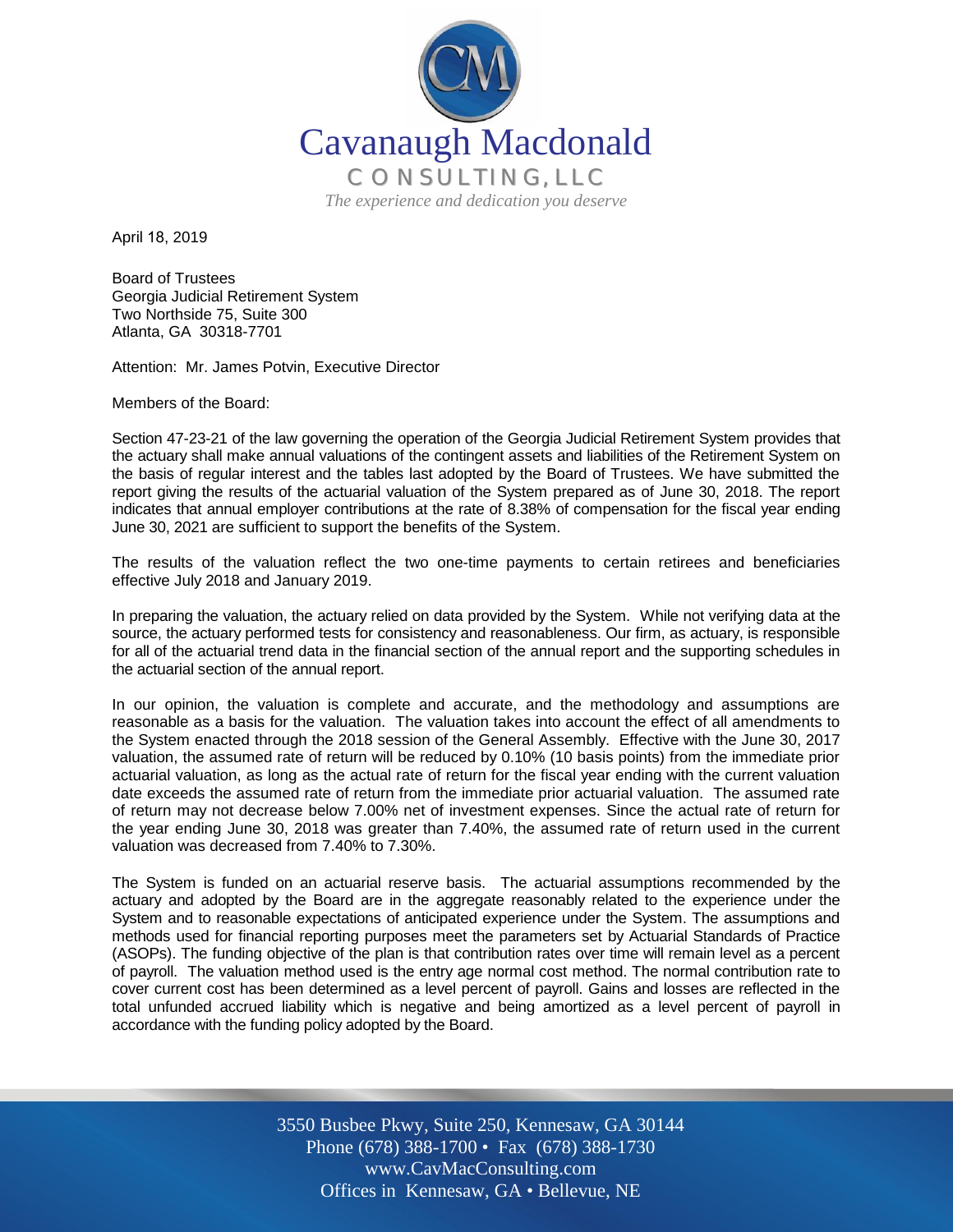

Board of Trustees April 18, 2019 Page 2

The Plan and the employers are required to comply with the financial reporting requirements of GASB Statements No. 67 and 68. The necessary disclosure information is provided in separate supplemental reports.

We have provided the following information and supporting schedules for the Actuarial Section of the Comprehensive Annual Financial Report:

- Summary of Actuarial Assumptions
- Schedule of Active Members
- Schedule of Funding Progress
- Schedule of Retirees Added to and Removed from Rolls
- Analysis of Change in Unfunded Accrued Liability
- Solvency Test Results

The System is being funded in conformity with the minimum funding standard set forth in Code Section 47-20-10 of the Public Retirement Systems Standards Law and the funding policy adopted by the Board. In our opinion the System is operating on an actuarially sound basis. Assuming that contributions to the System are made by the employer from year to year in the future at the rates recommended on the basis of the successive actuarial valuations, the continued sufficiency of the retirement fund to provide the benefits called for under the System may be safely anticipated.

This is to certify that the independent consulting actuary is a member of the American Academy of Actuaries and has experience in performing valuations for public retirement systems, that the valuation was prepared in accordance with principles of practice prescribed by the Actuarial Standards Board, and that the actuarial calculations were performed by qualified actuaries in accordance with accepted actuarial procedures, based on the current provisions of the retirement system and on actuarial assumptions that are internally consistent and reasonably based on the actual experience of the System.

Future actuarial results may differ significantly from the current results presented in this report due to such factors as the following: plan experience differing from that anticipated by the economic or demographic assumptions; changes in economic or demographic assumptions; increases or decreases expected as part of the natural operation of the methodology used for these measurements (such as the end of an amortization period or additional cost or contribution requirements based on the plan's funded status); and changes in plan provisions or applicable law. Since the potential impact of such factors is outside the scope of a normal annual actuarial valuation, an analysis of the range of results is not presented herein.

The actuarial computations presented in this report are for purposes of determining the recommended funding amounts for the System. Use of these computations for purposes other than meeting these requirements may not be appropriate.

Sincerely yours,

Edward J. Hockel

Edward J. Koebel, EA, FCA, MAAA Cathy Turcot Principal and Consulting Actuary **Principal and Managing Director** Principal and Managing Director

Ben Mobley, ASA, FCA, MAAA Senior Actuary

luico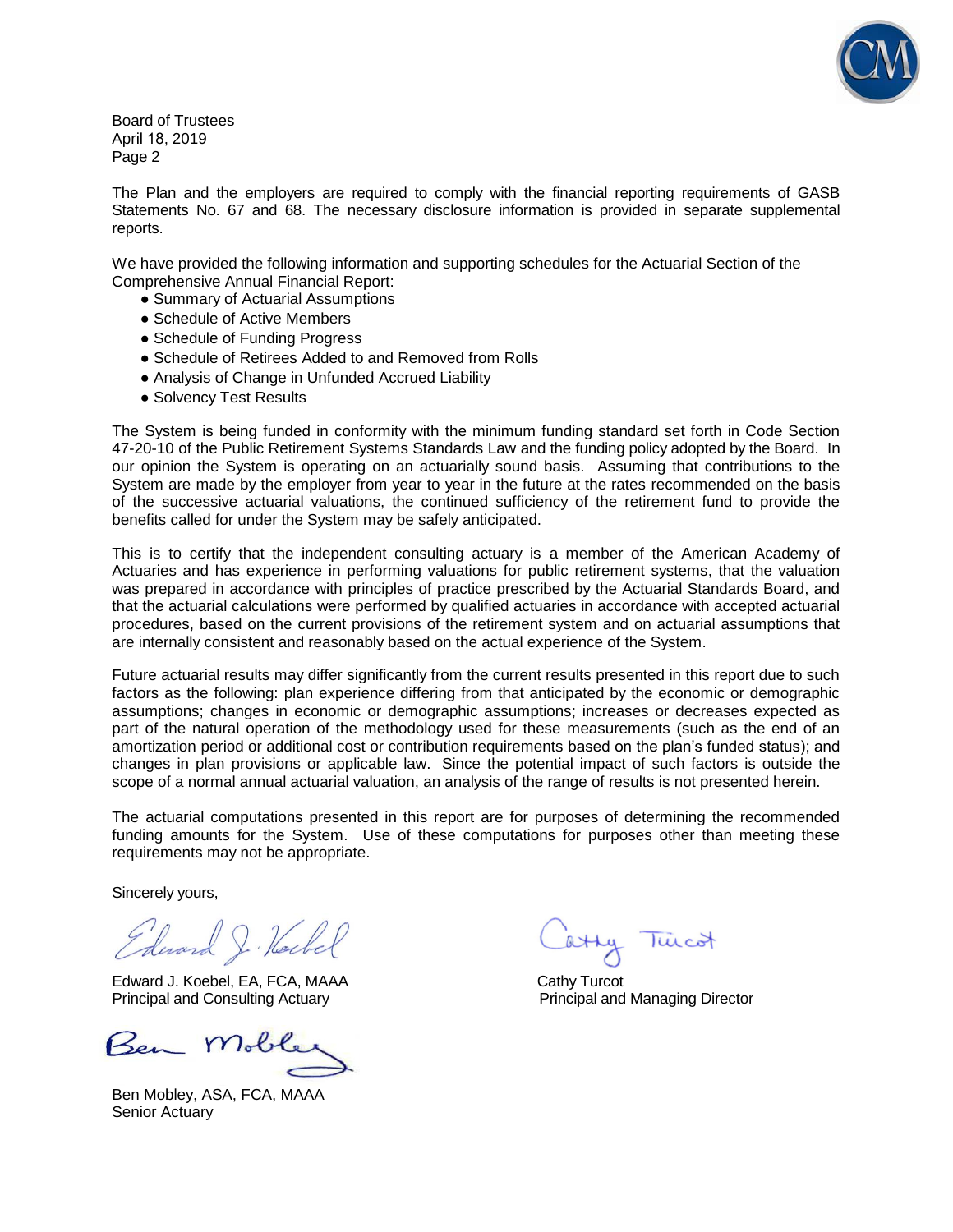

#### **TABLE OF CONTENTS**

| <b>Section</b>  | <u>Item</u>                                  | Page No.       |
|-----------------|----------------------------------------------|----------------|
| I               | <b>Summary of Principal Results</b>          | 1              |
| $\mathbf{I}$    | Membership                                   | 3              |
| III             | Assets                                       | 4              |
| IV              | <b>Comments on Valuation</b>                 | 5              |
| V               | Contributions Payable by Employers           | $\overline{7}$ |
| VI              | Accounting Information                       | 8              |
| VII             | Experience                                   | 10             |
| <b>Schedule</b> |                                              |                |
| A               | <b>Valuation Balance Sheet</b>               | 12             |
| B               | Development of Actuarial Value of Assets     | 13             |
| С               | Summary of Receipts and Disbursements        | 14             |
| D               | Outline of Actuarial Assumptions and Methods | 15             |
| Е               | <b>Actuarial Cost Method</b>                 | 17             |
| F               | <b>Board Funding Policy</b>                  | 18             |
| G               | Amortization of UAAL                         | 21             |



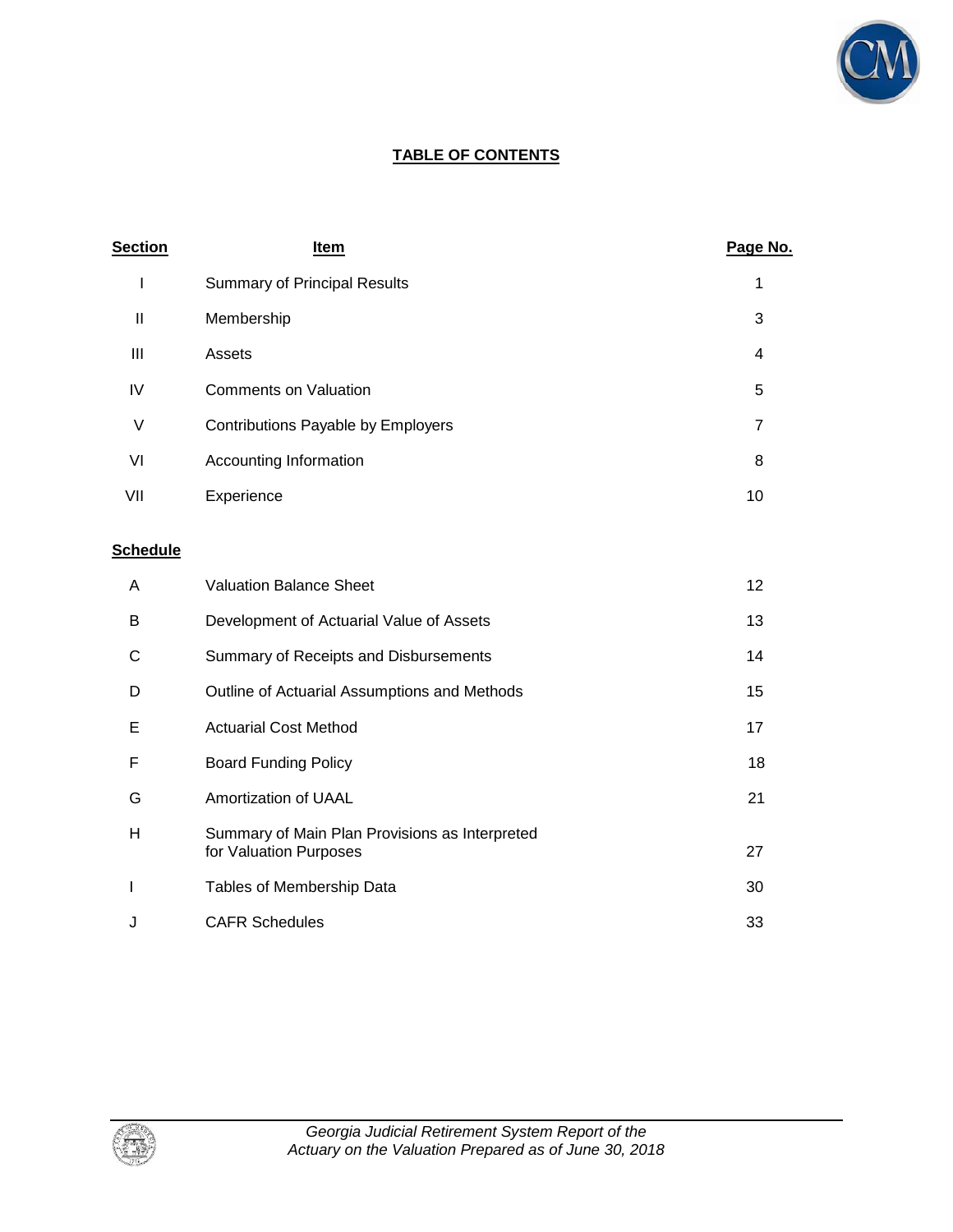

## **Section I – Summary of Principal Results**

1. For convenience of reference, the principal results of the current and preceding valuations are summarized below:

| <b>Valuation Date</b>                                                                             | <b>June 30, 2018</b>         | June 30, 2017                |
|---------------------------------------------------------------------------------------------------|------------------------------|------------------------------|
| <b>Active Members:</b><br>Number<br>Annual compensation                                           | 527<br>\$<br>60,571,786      | 527<br>\$<br>59,695,102      |
| <b>Retired Members and Beneficiaries:</b><br>Number<br>Annual allowances*                         | 358<br>\$<br>25,240,472      | 347<br>23,847,923<br>\$      |
| Deferred Vested Members:<br>Number<br>Annual allowances                                           | 27<br>\$<br>1,192,010        | 25<br>\$<br>1,023,978        |
| Assets:<br>Fair Value<br><b>Actuarial Value</b>                                                   | \$466,657,000<br>461,787,000 | \$441,182,000<br>439,828,000 |
| <b>Valuation Interest Rate</b>                                                                    | 7.30%                        | 7.40%                        |
| Unfunded actuarial accrued liability                                                              | (37,063,164)<br>\$.          | \$<br>(32, 220, 566)         |
| Blended Amortization period (years)                                                               | 15.6                         | 16.1                         |
| Funded Ratio based on Actuarial Value of Assets                                                   | 108.7%                       | 107.9%                       |
| <b>For Fiscal Year Ending</b>                                                                     | June 30, 2021                | June 30, 2020                |
| Actuarially Determined Employer Contribution Rates (ADEC):<br>Normal*<br><b>Accrued liability</b> | 13.70%<br>(5.32)             | 13.76%<br>(4.63)             |
| Total                                                                                             | 8.38%                        | 9.13%                        |

\* June 30, 2017 amount does not reflect the COLA granted by the Board on July 1, 2017.

\*\* The normal contribution rate includes administrative expenses.

2. The major benefit and contribution provisions of the System as reflected in the valuation are summarized in Schedule H. The valuation takes into account the effect of amendments of the System enacted through the 2018 session of the General Assembly. The results of the valuation reflect two one-time 2% payments to certain retirees and beneficiaries effective July 2018 and January 2019.

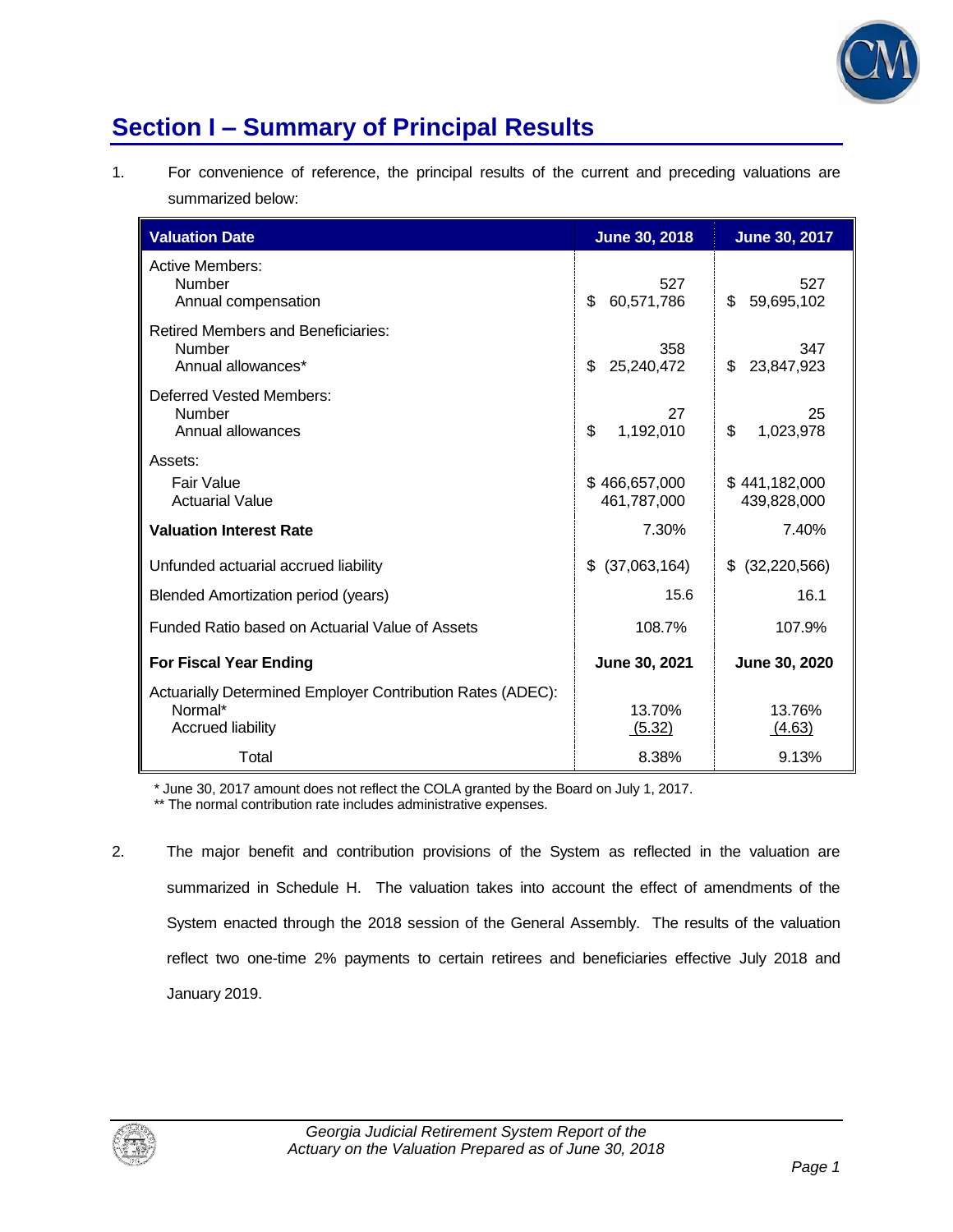

## **Section I – Summary of Principal Results**

- 3. Schedule D of this report outlines the full set of actuarial assumptions and methods used to prepare the current valuation. Effective with the June 30, 2017 valuation, the assumed rate of return will be reduced by 0.10% (10 basis points) from the immediate prior actuarial valuation, as long as the actual rate of return for the fiscal year ending with the current valuation date exceeds the assumed rate of return from the immediate prior actuarial valuation. The assumed rate of return may not decrease below 7.00% net of investment expenses. Since the actual rate of return for the year ending June 30, 2018 was greater than 7.40%, the assumed rate of return used in the current valuation was decreased from 7.40% to 7.30%. The Board Funding Policy is shown in Schedule F.
- 4. The entry age actuarial cost method was used to prepare the valuation. Schedule E contains a brief description of this method.
- 5. Comments on the valuation results as of June 30, 2018 are given in Section IV and further discussion of the contributions is set out in Section V.
- 6. We have prepared the Solvency Test and the Schedule of Retirants Added to and Removed from Rolls for the System's Comprehensive Annual Financial Report. These tables are shown in Schedule J.
- 7. The funded ratio shown in the Summary of Principal Results is the ratio of the actuarial value of assets to the accrued liability and would be different if based on fair value of assets. The funded ratio is an indication of progress in funding the promised benefits. This funded ratio does not have any relationship to measuring sufficiency if the plan had to settle its liabilities.

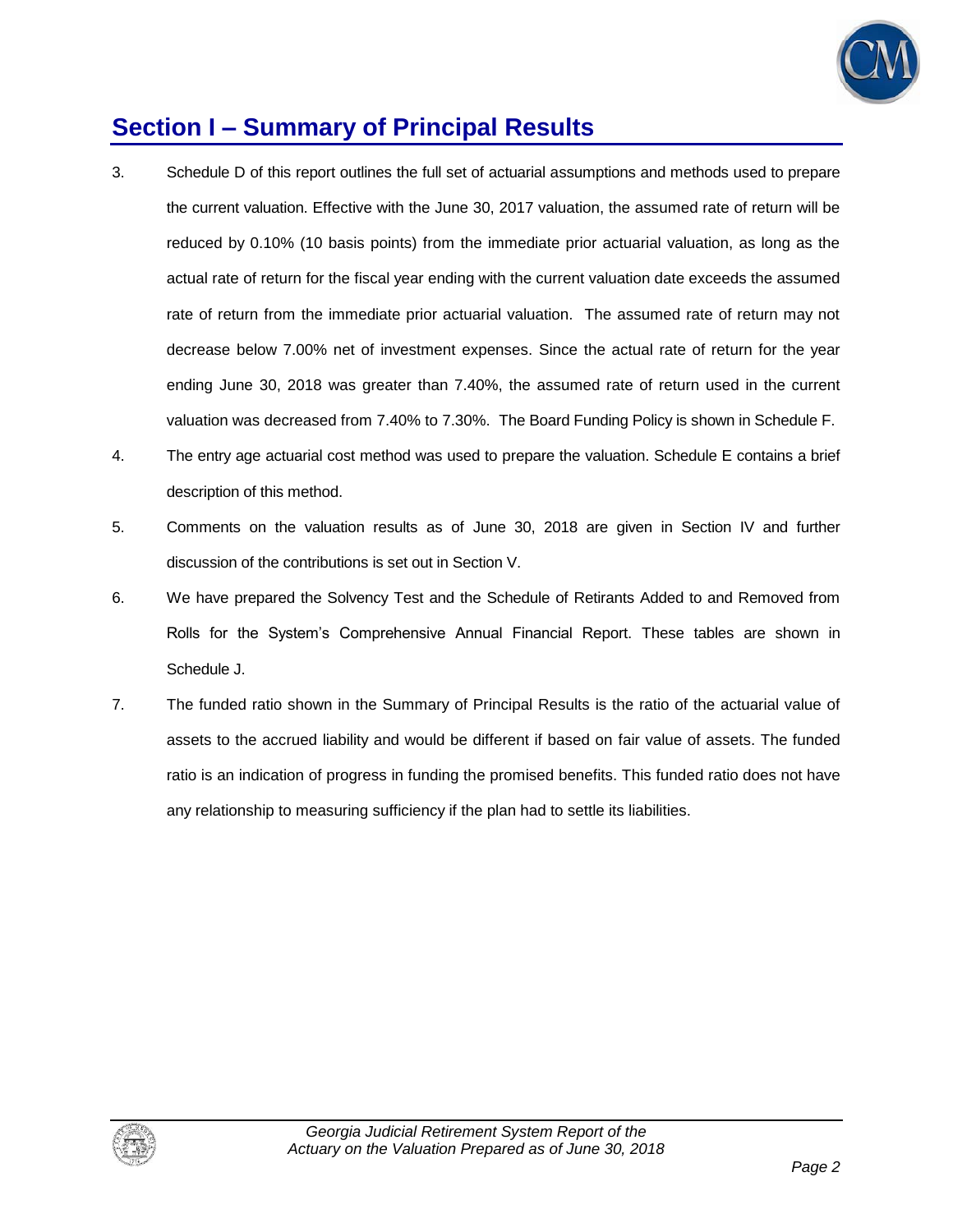

### **Section II – Membership**

- 1. Data regarding the membership of the System for use as a basis of the valuation were furnished by the Retirement System office. The valuation included 527 active members, with annual compensation of \$60,571,786.
- 2. Data was provided by the Retirement System for inactive members who are eligible for deferred vested benefits. The valuation included 27 deferred vested members with estimated annual allowances totaling \$1,192,010. In addition, there are 34 inactive non-vested members included in the valuation entitled to a refund of member contributions.
- 3. The following table shows the number of retired members and beneficiaries receiving a benefit as of June 30, 2018, together with the amount of their annual allowances payable under the System as of that date.

| <b>GROUP</b>                      | <b>NUMBER</b> | <b>ANNUAL</b><br><b>RETIREMENT</b><br><b>ALLOWANCES</b> |
|-----------------------------------|---------------|---------------------------------------------------------|
|                                   |               |                                                         |
| <b>Service Retirements</b>        | 283           | \$22,647,526                                            |
| <b>Disability Retirements</b>     | 2             | 116,535                                                 |
| Beneficiaries of Deceased Members | <u>73</u>     | 2,476,411                                               |
| Total                             | 358           | \$25,240,472                                            |

#### **THE NUMBER AND ANNUAL RETIREMENT ALLOWANCES OF RETIRED MEMBERS AND BENEFICIARIES RECEIVING BENEFITS AS OF JUNE 30, 2018**

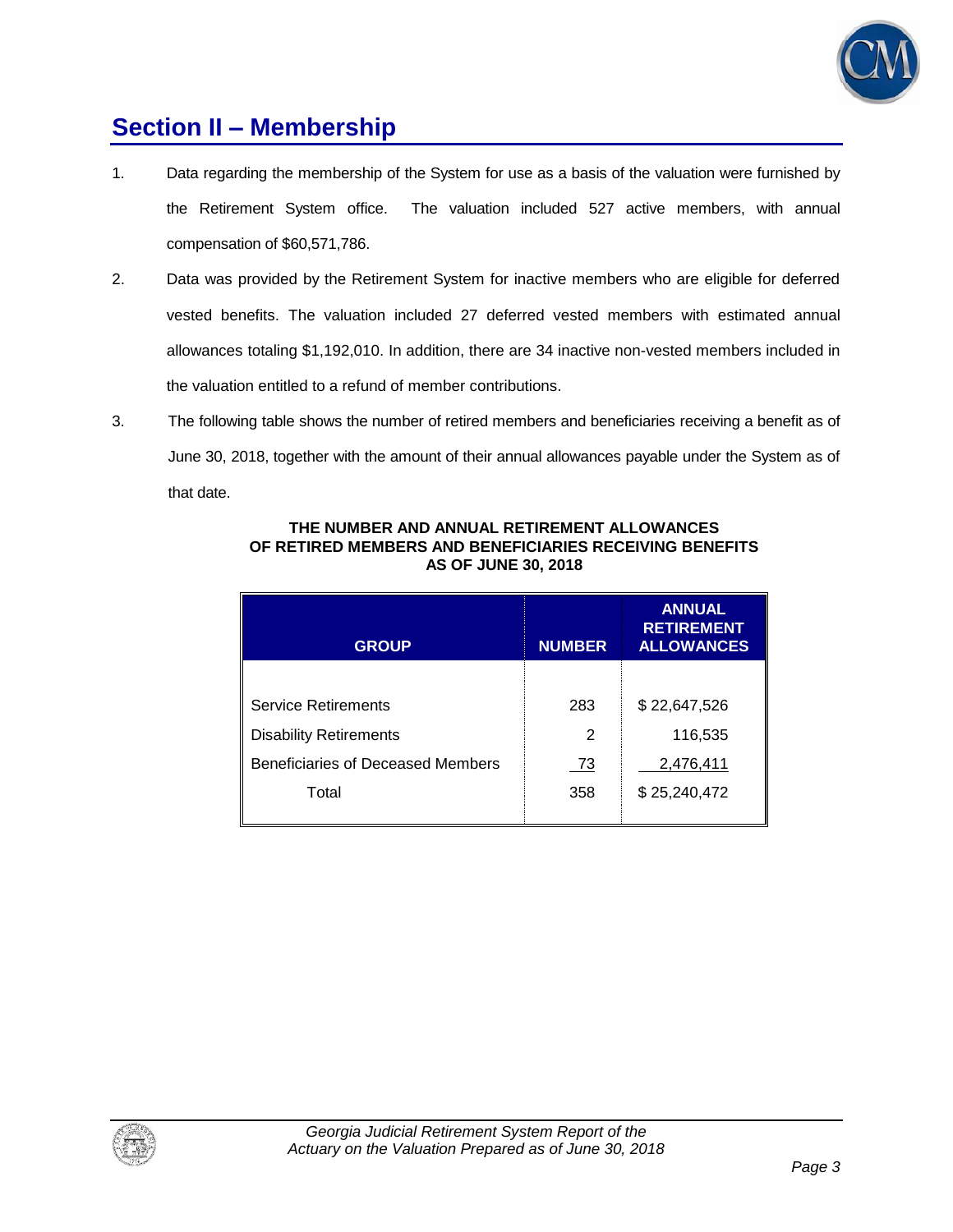

## **Section III – Assets**

- 1. As of June 30, 2018, the total fair value of assets amounted to \$466,657,000 as reported by the Auditor of the System. The actuarial value of assets as of June 30, 2018 was determined to be \$461,787,000 based on a five year smoothing of investment gains and losses. Schedule B shows the development of the actuarial value of assets as of June 30, 2018.
- 2. Schedule C shows receipts and disbursements of the System for the two years preceding the valuation date and a reconciliation of the fund balances at fair value.

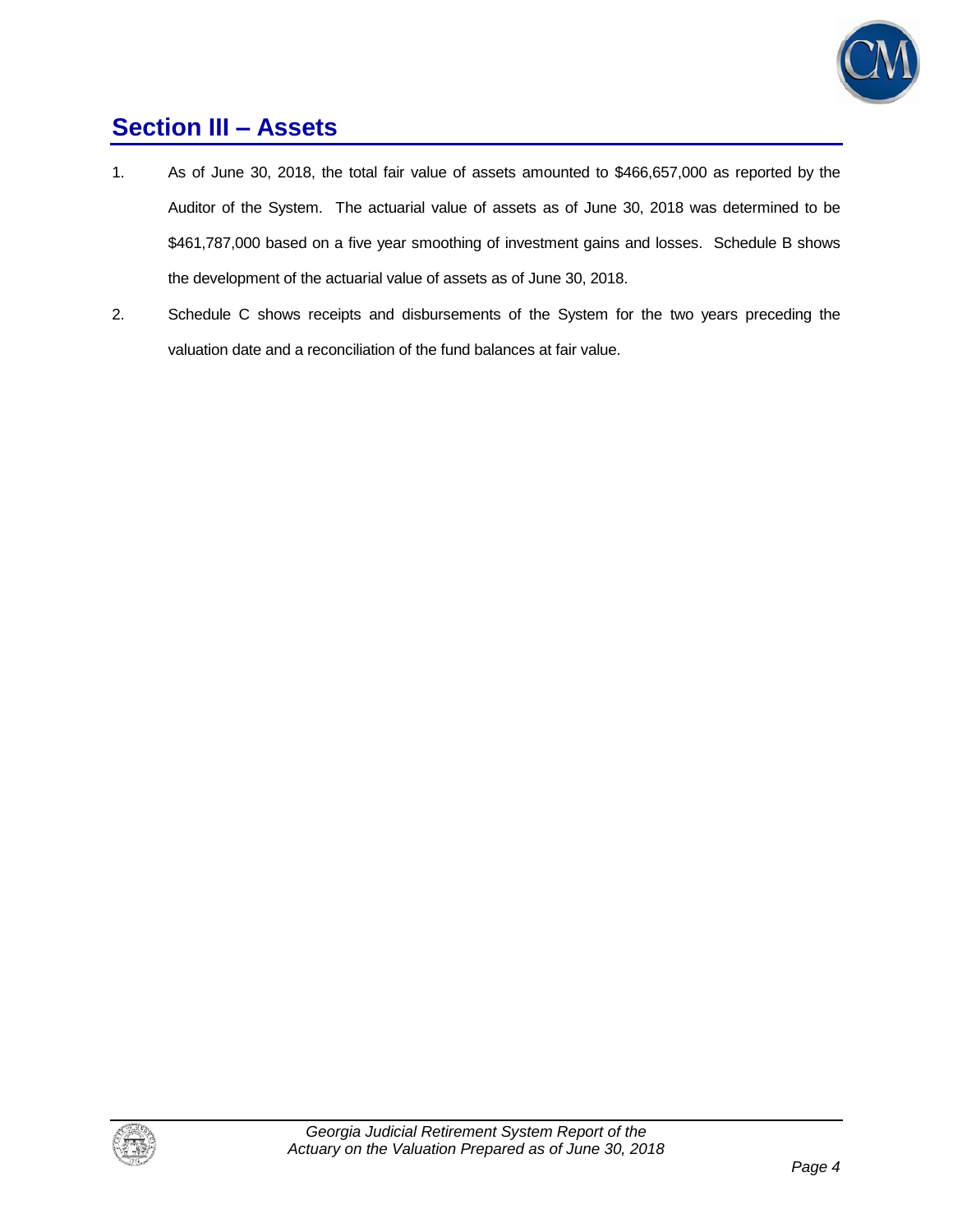

### **Section IV – Comments on Valuation**

- 1. Schedule A of this report contains the valuation balance sheet which shows the present and prospective assets and liabilities of the System as of June 30, 2018. The valuation was prepared in accordance with the actuarial assumptions and methods set forth in Schedule D and the actuarial cost method which is described in Schedule E.
- 2. The valuation balance sheet shows that the System has total prospective liabilities of \$518,861,324, of which \$231,810,944 is for the prospective benefits payable on account of present retired members, beneficiaries of deceased members, and members entitled to deferred vested benefits, and \$287,050,380 is for the prospective benefits payable on account of present active members. Against these liabilities, the System has total present assets for valuation purposes of \$461,787,000 as of June 30, 2018. The difference of \$57,074,324 between the total liabilities and the total present assets represents the present value of contributions to be made in the future. Of this amount, \$37,440,844 is the present value of future contributions expected to be made by or on behalf of members, and the balance of \$19,633,480 represents the present value of future contributions payable by the employers.
- 3. The employer's contributions to the System consist of normal contributions and accrued liability contributions. The valuation indicates that annual employer normal contributions at the rate of 11.86% of active members' compensation are required to provide the currently accruing benefits of the System.
- 4. Prospective normal contributions at the rate of 11.86% of active members' compensation have a present value of \$56,696,644. When this amount is subtracted from \$19,633,480, which is the present value of the total future contributions to be made by the employers, the result is a prospective unfunded actuarial accrued liability of (\$37,063,164).

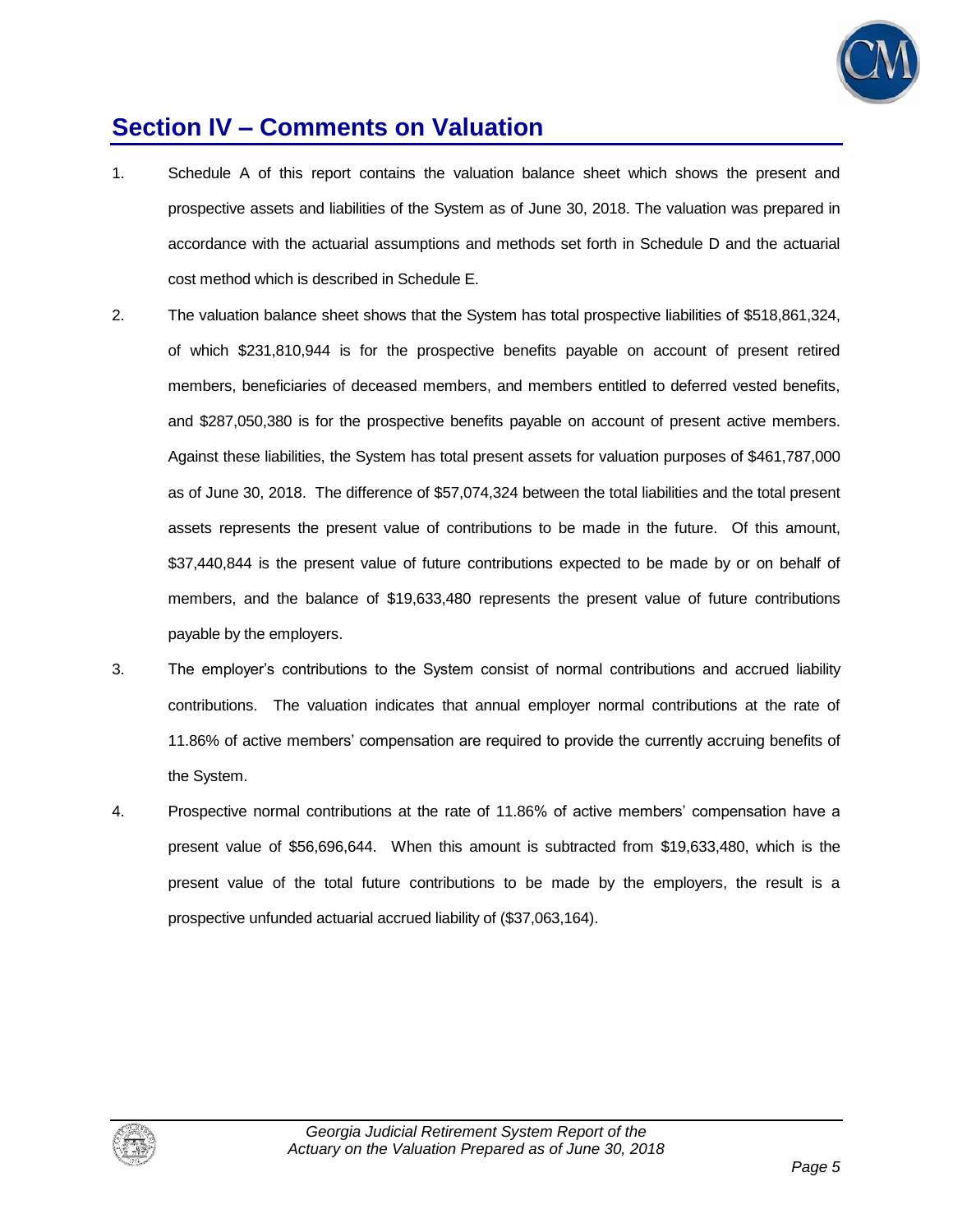

### **Section IV – Comments on Valuation**

- 5. The funding policy adopted by the Board, as shown in Schedule F, provides that the unfunded actuarial accrued liability as of June 30, 2013 (Transitional UAAL) will be amortized over a closed 20 year period. In each subsequent valuation, all benefit changes, assumption and method changes, and experience gains and/or losses that have occurred since the previous valuation will determine a New Incremental UAAL. Each New Incremental UAAL will be amortized over a closed 20-year period from the date it is established. The UAAL will be amortized as a level dollar amount if the Funded Ratio is less than 100% or as a level percentage of payroll if the Funded Ratio is greater than 100%, over a period not to exceed 20 years.
- 6. The total UAAL contribution rate is (5.32)% of payroll, determined in accordance with the Board's funding policy. The UAAL contribution rate has been calculated on the assumption that the aggregate amount of the accrued liability contribution will increase by 3.25% each year.
- 7. Schedule G of this report shows the amortization schedules for the Transitional UAAL and New Incremental UAALs.
- 8. The following table shows the components of the total UAAL and the derivation of the UAAL contribution rate in accordance with the funding policy:

|                                                                                           | Remaining<br><b>Balance</b><br>UAAL | Remaining<br>Amortization<br>Period (years) | Amortization<br><b>Payment</b>     |
|-------------------------------------------------------------------------------------------|-------------------------------------|---------------------------------------------|------------------------------------|
| Transitional                                                                              | \$(15,573,131)                      | 15                                          | \$(1,438,362)                      |
| New Incremental 6/30/2014                                                                 | (13,716,265)                        | 16                                          | (1,208,450)                        |
| New Incremental 6/30/2015                                                                 | (15,753,665)                        | 17                                          | (1,328,991)                        |
| New Incremental 6/30/2016                                                                 | 4,193,224                           | 18                                          | 339,852                            |
| New Incremental 6/30/2017                                                                 | 9,097,618                           | 19                                          | 710,493                            |
| New Incremental 6/30/2018                                                                 | (5,310,945)                         | 20                                          | (400, 726)                         |
| <b>Total UAAL</b>                                                                         | \$(37,063,164)                      |                                             | \$(3,326,184)                      |
| Blended Amortization Period (years)<br>Estimated payroll<br><b>UAAL Contribution Rate</b> |                                     |                                             | 15.6<br>\$62,540,369<br>$(5.32)\%$ |

#### **TOTAL UAAL AND UAAL CONTRIBUTION RATE**

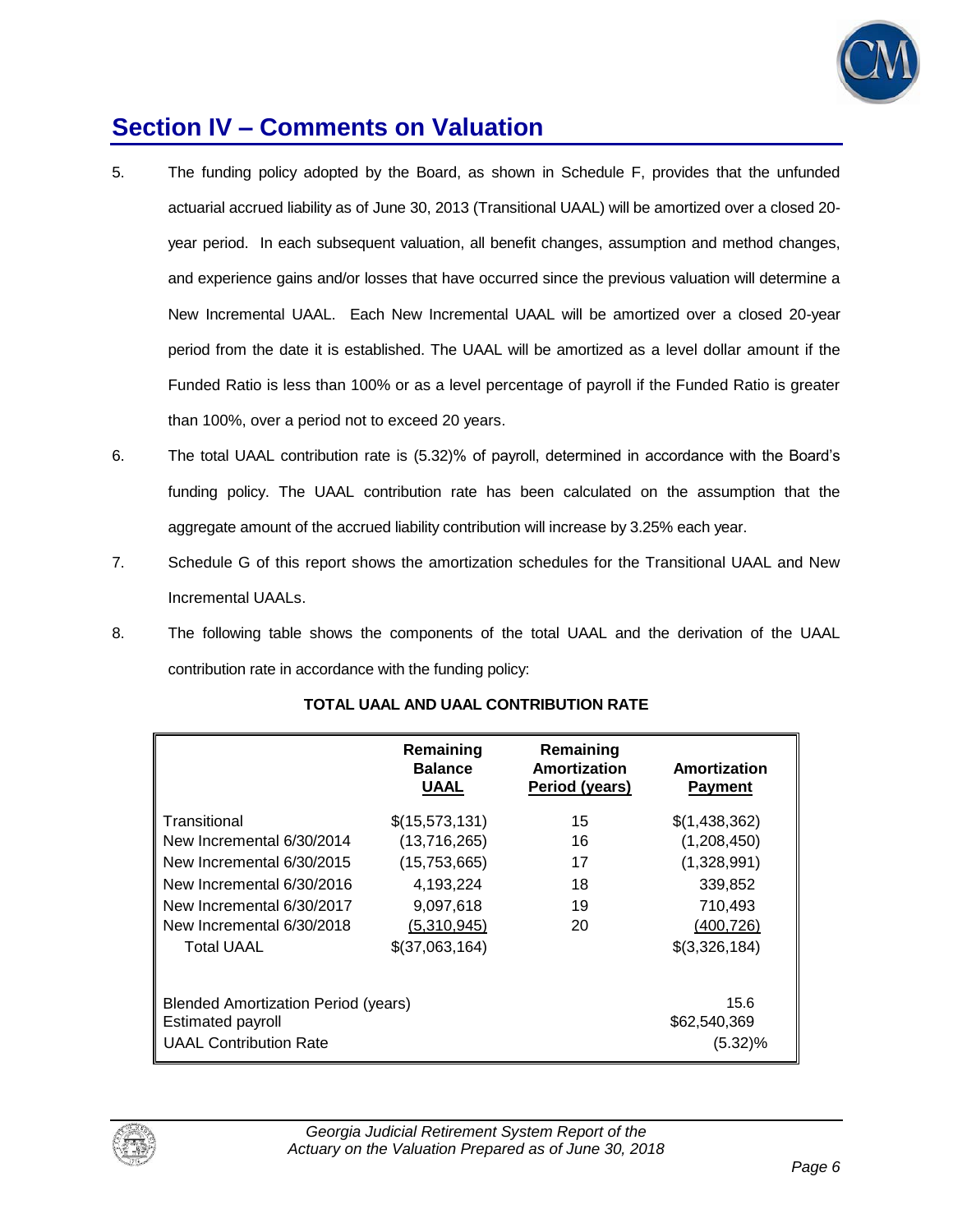

## **Section V – Contributions Payable by Employers**

- 1. The contributions of employers consist of a normal contribution and an accrued liability contribution as determined by actuarial valuation.
- 2. The normal contribution rate is calculated as the level percentage rate which, if applied to the compensation of the average member during the entire period of his anticipated covered service, would be required in addition to the contributions of the member to meet the cost of all benefits payable on his behalf. On the basis of the valuation, the normal contribution rate was determined to be 11.86% of active members' compensation.
- 3. An additional contribution of 1.84% of active members' compensation is required for administrative expenses for the fiscal year ending June 30, 2021.
- 4. The total normal contribution rate including administrative expenses is, therefore, 13.70% of active members' compensation.
- 5. The accrued liability contribution on the basis of the Board's funding policy is (5.32)% of active members' compensation and was determined assuming that the total payroll of active members will increase by 3.25% each year.
- 6. The following table summarizes the employer contribution rates, which were determined by the June 30, 2018 valuation and are recommended for use.

| <b>CONTRIBUTION</b>      | <b>PERCENTAGE OF ACTIVE</b><br><b>MEMBERS' COMPENSATION</b> |
|--------------------------|-------------------------------------------------------------|
|                          |                                                             |
| Normal                   | 13.70%                                                      |
| <b>Accrued Liability</b> | (5.32)                                                      |
| Total                    | 8.38%                                                       |

#### **ACTUARIALLY DETERMINED EMPLOYER CONTRIBUTION RATES (ADEC) FOR FISCAL YEAR ENDING JUNE 30, 2021**

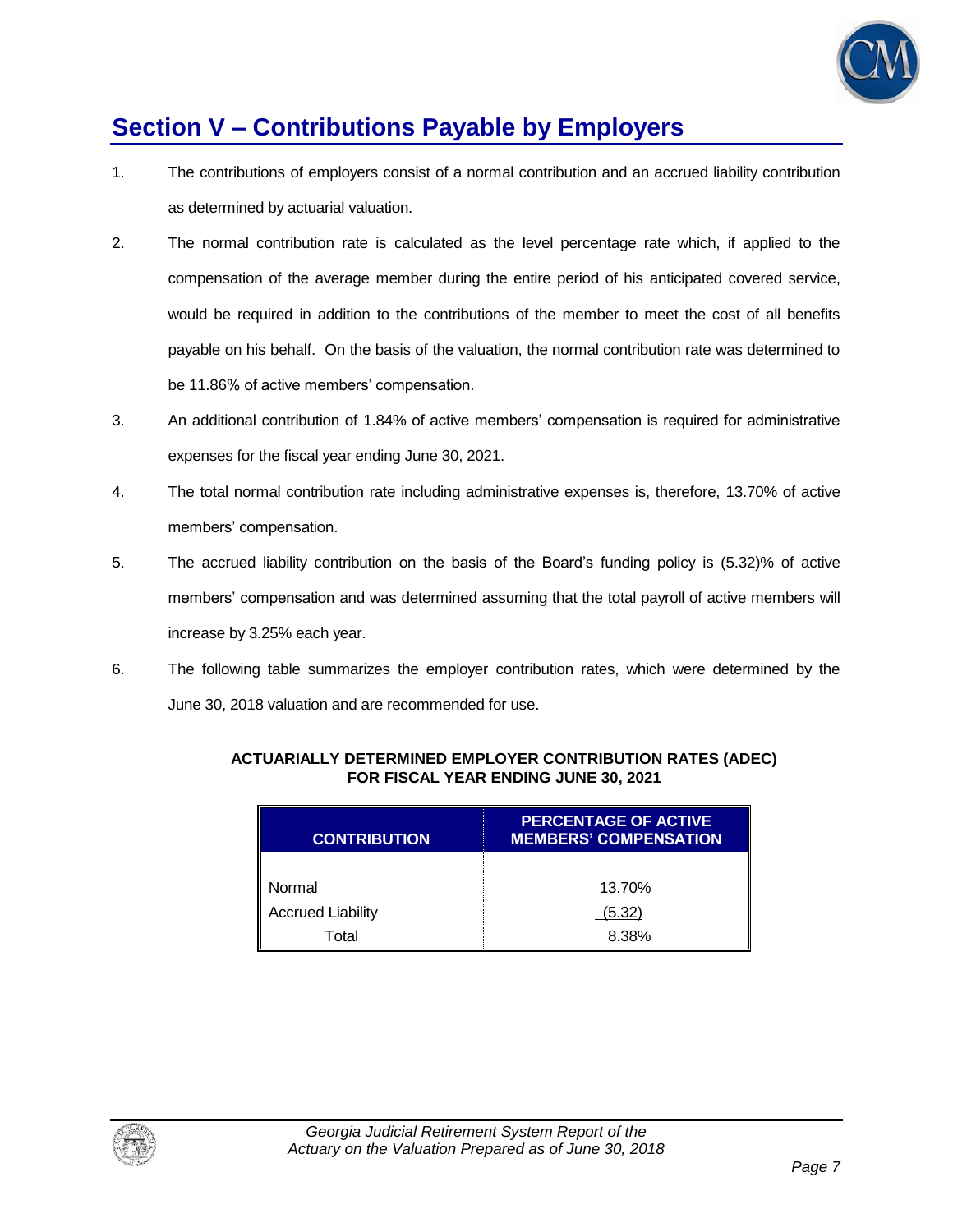

## **Section VI – Accounting Information**

The information required under the Governmental Accounting Standards Board (GASB) Statements No. 67 and 68 will be issued in separate reports. The following information is provided for informational purposes only.

1. The following is a distribution of the number of employees by type of membership.

| <b>GROUP</b>                                                                | <b>NUMBER</b> |
|-----------------------------------------------------------------------------|---------------|
| Retirees and beneficiaries currently<br>receiving benefits                  | 358           |
| Terminated employees entitled to<br>benefits but not yet receiving benefits | 61            |
| Active plan members                                                         | 527           |
| Total                                                                       | 946           |

#### **NUMBER OF ACTIVE AND RETIRED MEMBERS AS OF JUNE 30, 2018**

2. The schedule of funding progress is shown below.

### **SCHEDULE OF FUNDING PROGRESS**

(Dollar amounts in thousands)

| <b>Actuarial</b><br><b>Valuation</b><br><b>Date</b> | <b>Actuarial</b><br><b>Value of</b><br><b>Assets</b><br>(a) | <b>Actuarial Accrued</b><br><b>Liability (AAL)</b><br>- Entry Age<br>(b) | <b>Unfunded</b><br><b>AAL</b><br>(UAAL)<br>$(b-a)$ | <b>Funded</b><br><b>Ratio</b><br>(a/b) | <b>Covered</b><br><b>Payroll</b><br>(c) | <b>UAAL</b> as a<br>Percentage of<br><b>Covered Payroll</b><br>$((b-a)/c)$ |
|-----------------------------------------------------|-------------------------------------------------------------|--------------------------------------------------------------------------|----------------------------------------------------|----------------------------------------|-----------------------------------------|----------------------------------------------------------------------------|
| 6/30/2013                                           | \$351.889                                                   | \$335,792                                                                | \$(16,097)                                         | 104.8%                                 | \$52,807                                | (30.5)%                                                                    |
| 6/30/2014                                           | 373.560                                                     | 343.428                                                                  | (30,132)                                           | 108.8                                  | 53,628                                  | (56.2)                                                                     |
| 6/30/2015                                           | 396.399                                                     | 350.298                                                                  | (46.101)                                           | 113.2                                  | 54.272                                  | (84.9)                                                                     |
| 6/30/2016                                           | 418.412                                                     | 376.740                                                                  | (41,672)                                           | 111.1                                  | 57.401                                  | (72.6)                                                                     |
| 6/30/2017*                                          | 439.828                                                     | 407.607                                                                  | (32, 221)                                          | 107.9                                  | 59.695                                  | (54.0)                                                                     |
| $6/30/2018*$                                        | 461.787                                                     | 424.724                                                                  | (37,063)                                           | 108.7                                  | 60,572                                  | (61.2)                                                                     |

\* Reflects change in assumed rate of return

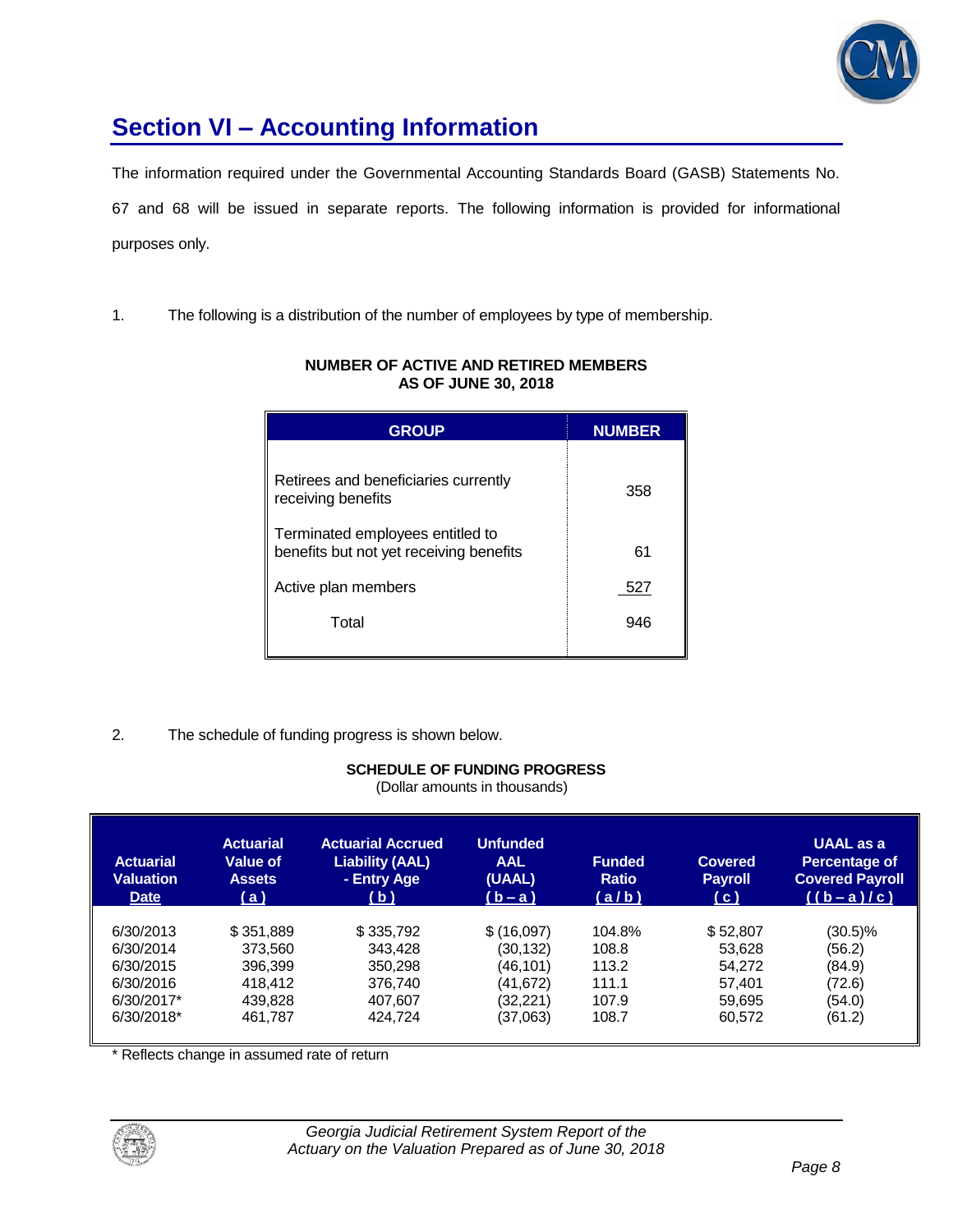

## **Section VI – Accounting Information**

3. The following shows the schedule of employer and non-employer contributions (all dollar amounts

are in thousands).

| Year<br><b>Ending</b> | <b>Annual Required</b><br><b>Contribution</b> | <b>Percentage</b><br><b>Contributed</b> |
|-----------------------|-----------------------------------------------|-----------------------------------------|
| 6/30/2013             | \$<br>2,279                                   | 100%                                    |
| 6/30/2014             | 2,375                                         | 100                                     |
| 6/30/2015             | 4,260                                         | 100                                     |
| 6/30/2016             | 7,623                                         | 100                                     |
| 6/30/2017             | 6,684                                         | 100                                     |
| 6/30/2018             | 6,566                                         | 100                                     |

4. The information presented in the required supplementary schedules was determined as part of the actuarial valuation at June 30, 2018. Additional information as of the latest actuarial valuation follows.

| Valuation date                            | 6/30/2018                    |  |
|-------------------------------------------|------------------------------|--|
| Actuarial cost method                     | Entry age                    |  |
| Amortization method                       | Level percent of pay, closed |  |
| Remaining amortization period             | 15.6 years                   |  |
| Asset valuation method                    | 5-year smoothed fair         |  |
| Actuarial assumptions:                    |                              |  |
| Investment rate of<br>return <sup>*</sup> | 7.30%                        |  |
| Projected salary<br>increases*            | 4.50%                        |  |
| Cost-of-living adjustments                | None                         |  |
|                                           |                              |  |

\* Includes inflation at 2.75%

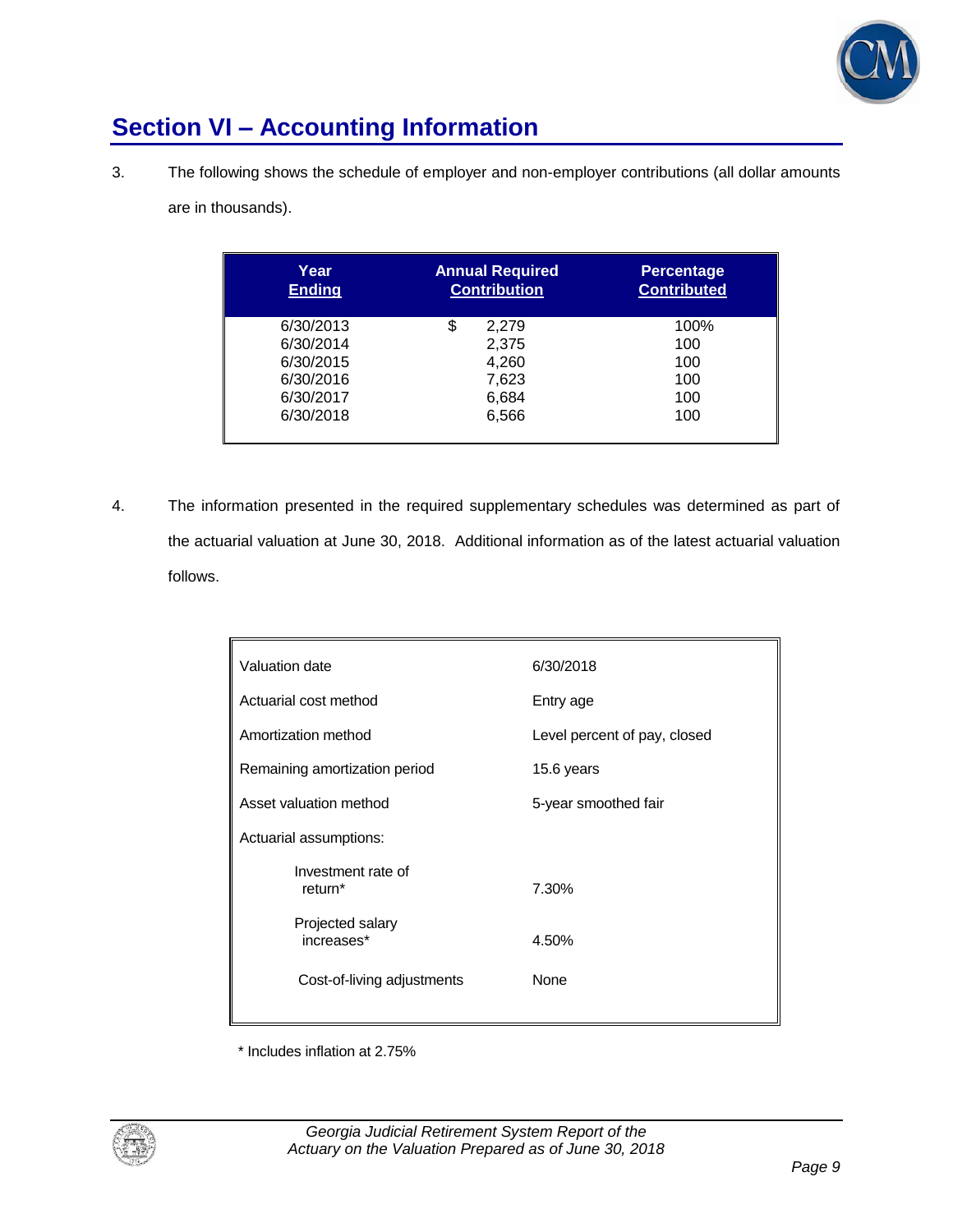

### **Section VII – Experience**

- 1. Section 47-2-26 of the act governing the operation of the System provides that as an aid to the Board in adopting service and mortality tables, the actuary will prepare an experience investigation as least once in each five-year period. The last experience investigation was prepared for the fiveyear period ending June 30, 2014, and based on the results of the investigation, various assumptions and methods were adopted by the Board on December 17, 2015. The next experience investigation will be prepared for the period July 1, 2014 through June 30, 2019.
- 2. The following table shows the estimated gain or loss from various factors that resulted in a decrease of \$4,842,598 in the unfunded actuarial accrued liability (UAAL) from (\$32,220,566) to (\$37,063,164) during the fiscal year ending June 30, 2018.
- 3. The most significant items contributing to the \$4.8 million decrease in the UAAL was a \$5.8 million gain due to salary increases less than expected and a gain of \$4.3 million for valuation asset growth. These gains were partially offset by the \$1.0 million cost of the two one-time payments to certain retirees and beneficiaries effective July 2018 and January 2019, and a \$3.7 million loss due to the change in assumed interest rate. In addition, there were small gains and losses due to other items.

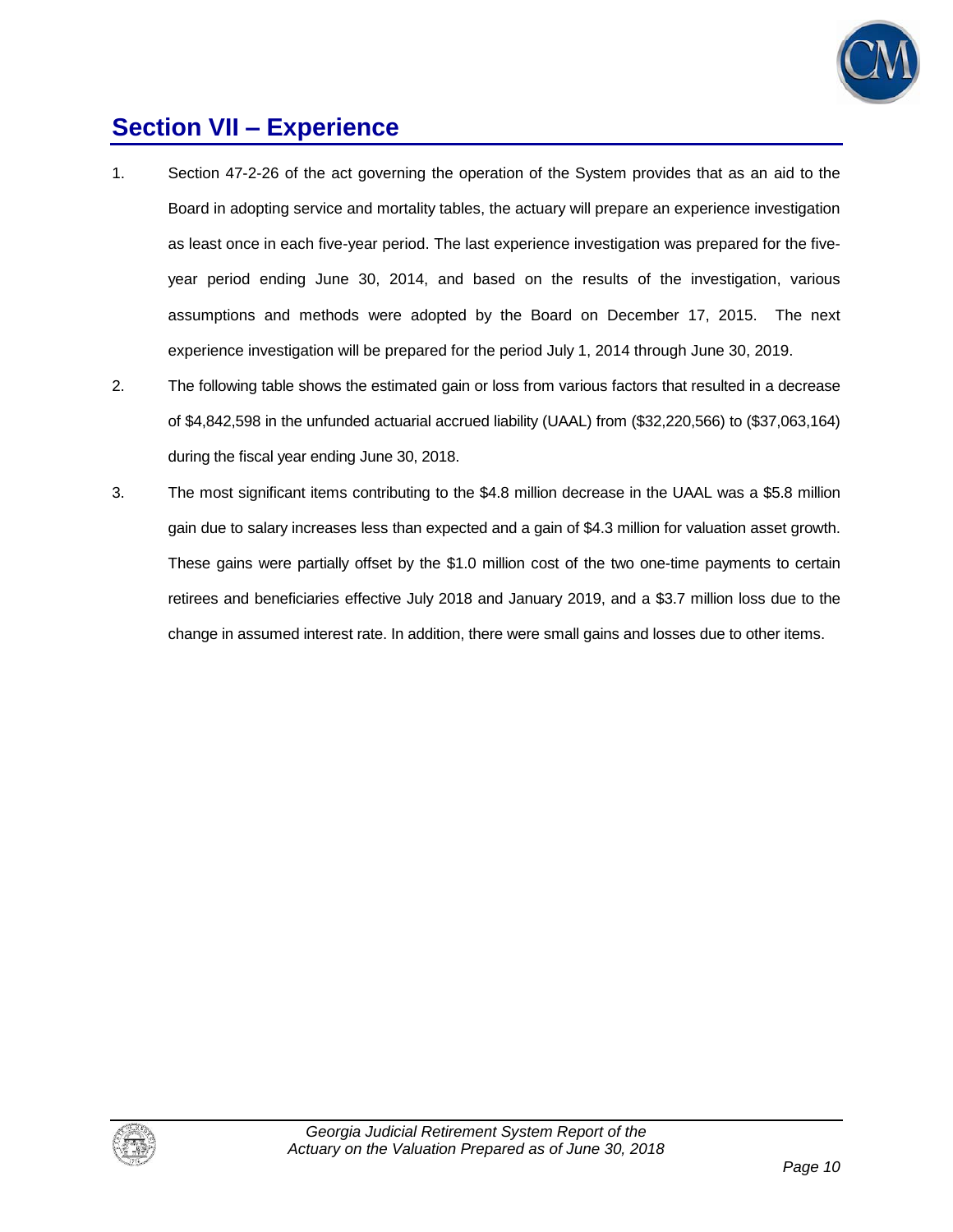

## **Section VII – Experience**

#### **ANALYSIS OF THE CHANGE IN UNFUNDED ACTUARIAL ACCRUED LIABILITY**

(in thousands of dollars)

| <b>ITEM</b>                                                                                                                                                                                                   | <b>AMOUNT OF</b><br><b>INCREASE/</b><br>(DECREASE)                                      |
|---------------------------------------------------------------------------------------------------------------------------------------------------------------------------------------------------------------|-----------------------------------------------------------------------------------------|
| Interest (7.40%) added to previous UAAL<br>Accrued liability contribution                                                                                                                                     | \$ (2,416.5)<br>2,005.4                                                                 |
| Experience:<br>Valuation asset growth<br>Pensioners' mortality<br>Turnover and retirements<br>New entrants<br>Salary increases<br>Method changes<br>Amendments<br>Assumption changes<br>Miscellaneous changes | (4,346.6)<br>543.1<br>(162.6)<br>338.7<br>(5,756.8)<br>0.0<br>993.1<br>3,696.0<br>263.6 |
| Total                                                                                                                                                                                                         | (4,842.6)<br>\$.                                                                        |

`

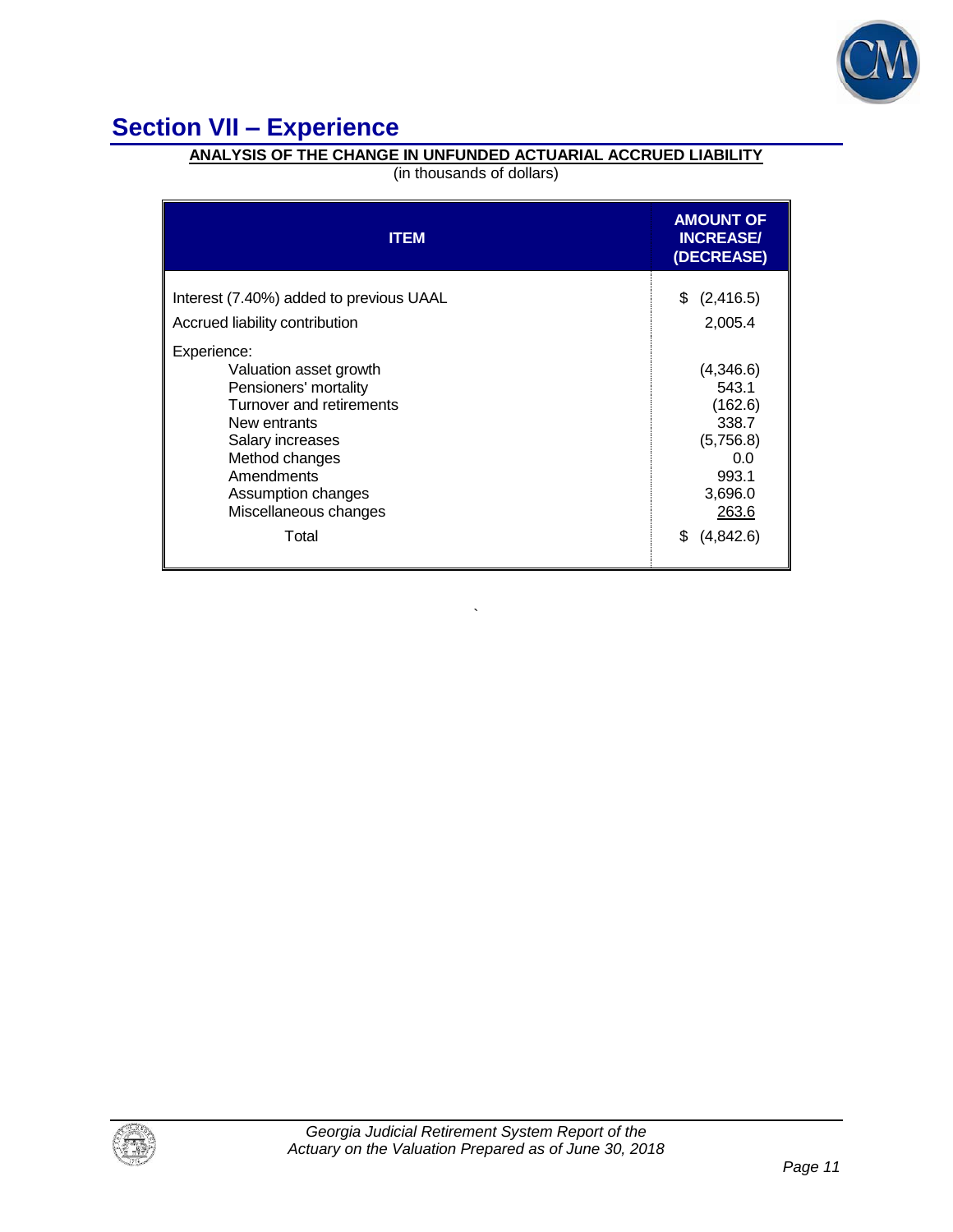

## **Schedule A – Valuation Balance Sheet**

#### **VALUATION BALANCE SHEET SHOWING THE PRESENT AND PROSPECTIVE ASSETS AND LIABILITIES OF THE GEORGIA JUDICIAL RETIREMENT SYSTEM AS OF JUNE 30, 2018**

|      | <b>ACTUARIAL LIABILITIES</b>                                                                                                                                                                                                                                                             |                                           |                   |
|------|------------------------------------------------------------------------------------------------------------------------------------------------------------------------------------------------------------------------------------------------------------------------------------------|-------------------------------------------|-------------------|
| (1)  | Present value of prospective benefits payable on account of<br>present retired members, beneficiaries of deceased<br>members, and members entitled to deferred vested<br>benefits<br>Service and disability benefits<br>Death and survivor benefits<br>Deferred vested benefits<br>Total | \$202,314,298<br>16,762,145<br>12,734,501 | \$<br>231,810,944 |
| (2)  | Present value of prospective benefits payable on account of<br>present active members                                                                                                                                                                                                    |                                           | 287,050,380       |
| (3)  | <b>TOTAL ACTUARIAL LIABILITIES</b>                                                                                                                                                                                                                                                       |                                           | 518,861,324<br>S. |
|      | PRESENT AND PROSPECTIVE ASSETS                                                                                                                                                                                                                                                           |                                           |                   |
| (4)  | Actuarial value of assets                                                                                                                                                                                                                                                                |                                           | 461,787,000<br>\$ |
| (5)  | Present value of total future contributions = $(3)-(4)$                                                                                                                                                                                                                                  | \$<br>57,074,324                          |                   |
| (6)  | Present value of future member contributions                                                                                                                                                                                                                                             |                                           | 37,440,844        |
| (7)  | Present value of future employer contributions = $(5)-(6)$                                                                                                                                                                                                                               | \$<br>19,633,480                          |                   |
| (8)  | Employer normal contribution rate (net of expenses)                                                                                                                                                                                                                                      | 11.86%                                    |                   |
| (9)  | Present value of future payroll                                                                                                                                                                                                                                                          | \$478,049,276                             |                   |
| (10) | Prospective normal contributions = $(8) \times (9)$                                                                                                                                                                                                                                      |                                           | 56,696,644        |
| (11) | Prospective unfunded accrued liability<br>contributions = $(7)-(10)$                                                                                                                                                                                                                     |                                           | (37,063,164)      |
| (12) | TOTAL PRESENT AND PROSPECTIVE ASSETS                                                                                                                                                                                                                                                     |                                           | 518,861,324       |

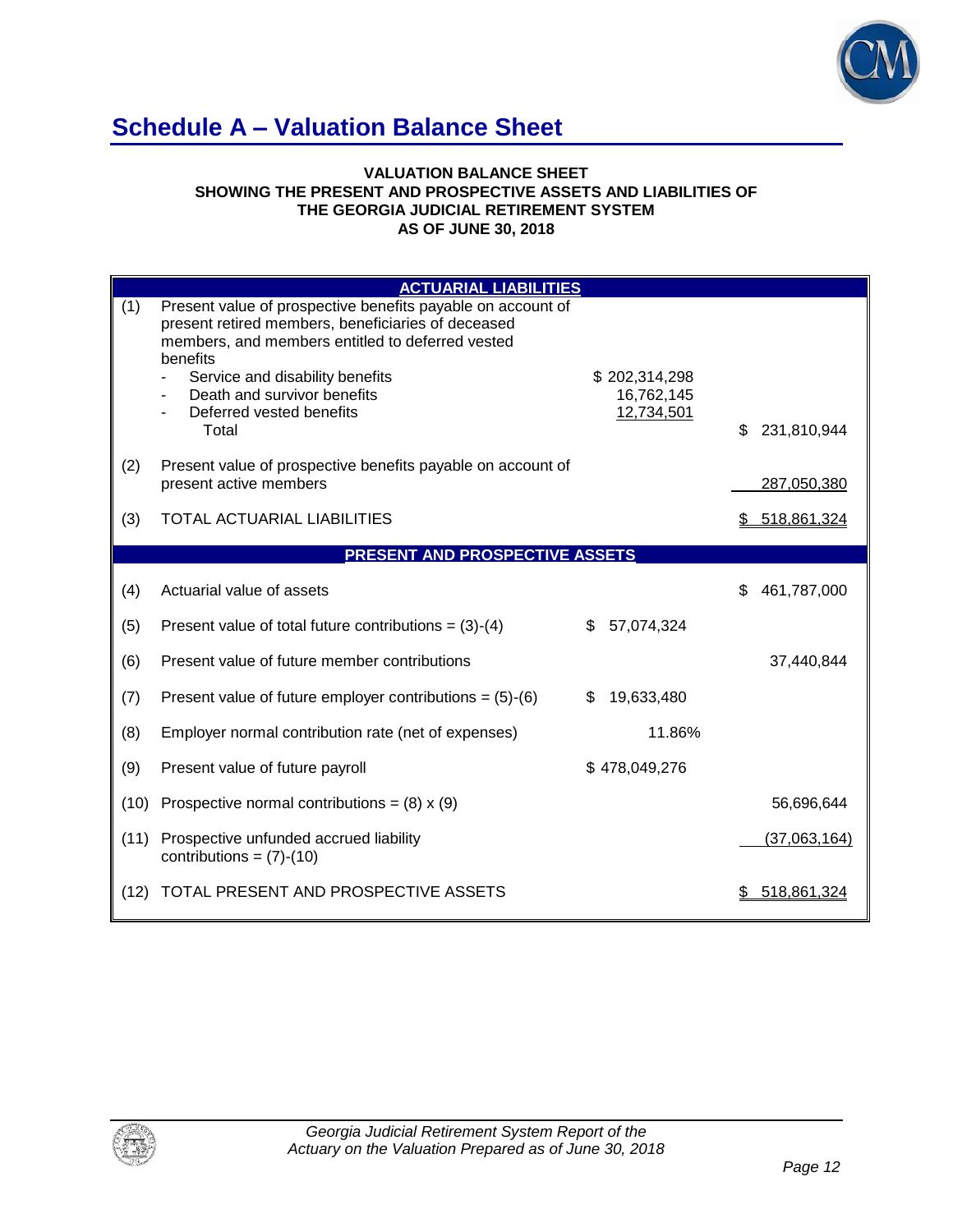

## **Schedule B – Development of Actuarial Value of Assets**

#### **DEVELOPMENT OF ACTUARIAL VALUE OF ASSETS**

| (1) | Actuarial Value Beginning of Year                                                                                                                                                       | \$       | 439,828,000                                                          |
|-----|-----------------------------------------------------------------------------------------------------------------------------------------------------------------------------------------|----------|----------------------------------------------------------------------|
|     |                                                                                                                                                                                         |          |                                                                      |
| (2) | Fair Value End of Year                                                                                                                                                                  | \$       | 466,657,000                                                          |
| (3) | Fair Value Beginning of Year                                                                                                                                                            | \$       | 441,182,000                                                          |
| (4) | Cash Flow                                                                                                                                                                               |          |                                                                      |
|     | Contributions<br>(a)<br>(b)<br><b>Benefit Payments</b><br><b>Administrative Expenses</b><br>(c)<br>(d)<br><b>Investment Expenses</b><br>(e)<br>Net: $(4)(a) + (4)(b) + (4)(c) + (4)(d)$ | \$<br>\$ | 11,476,000<br>(25,084,000)<br>(794,000)<br>(187,000)<br>(14,589,000) |
| (5) | Investment Income                                                                                                                                                                       |          |                                                                      |
|     | Fair Total: $(2) - (3) - (4)(e)$<br>(a)<br>Assumed Rate of Return for Current Year<br>(b)<br>Amount for Immediate Recognition:<br>(c)                                                   | \$       | 40,064,000<br>7.40%                                                  |
|     | $[(3) \times (5)(b)] + [ {(4)(a) + (4)(b) + (4)(c)} \times (5)(b) \times 0.5] - (4)(d)$<br>Amount for Phased-In Recognition: $(5)(a) - (5)(c)$<br>(d)                                   | \$       | 32,302,000<br>7,762,000                                              |
| (6) | Phased-In Recognition of Investment Income                                                                                                                                              |          |                                                                      |
|     | (a)<br>Current Year: $(5)(d) / 5$<br><b>First Prior Year</b><br>(b)<br><b>Second Prior Year</b><br>(c)<br>(d)<br><b>Third Prior Year</b><br><b>Fourth Prior Year</b><br>(e)             | \$       | 1,552,000<br>3,890,000<br>(5,010,000)<br>(2,993,000)<br>6,807,000    |
|     | <b>Total Recognized Investment Gain</b><br>(f)                                                                                                                                          | \$       | 4,246,000                                                            |
| (7) | Actuarial Value End of Year: $(1) + (4)(e) + (5)(c) + (6)(f)$                                                                                                                           | \$       | 461,787,000                                                          |
| (8) | Difference Between Fair & Actuarial Values: $(2) - (7)$                                                                                                                                 |          | 4,870,000                                                            |
| (9) | Rate of Return on Actuarial Value                                                                                                                                                       |          | 8.40%                                                                |

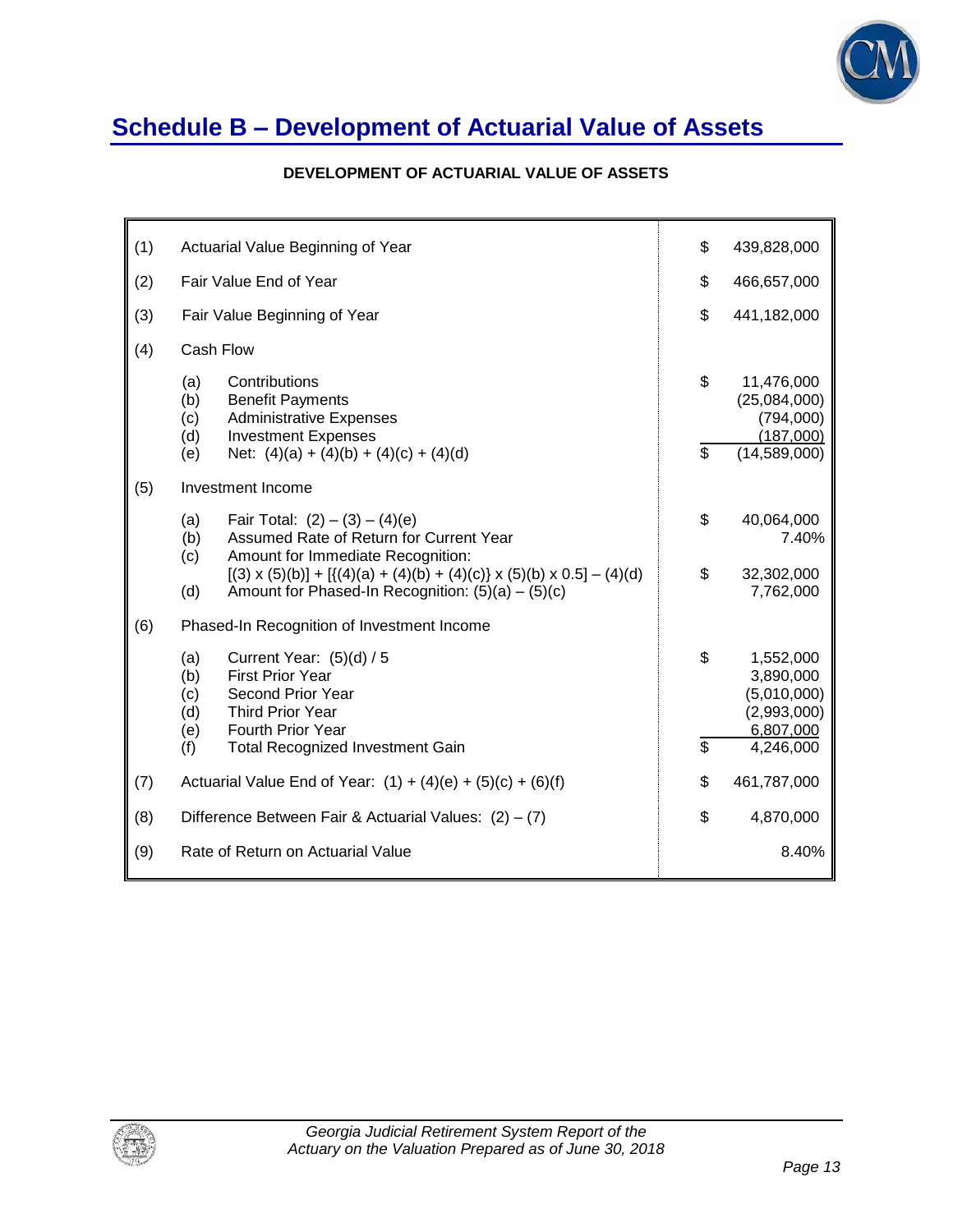

## **Schedule C – Summary of Receipts and Disbursements**

|                                                              | <b>YEAR ENDING</b>            |                               |
|--------------------------------------------------------------|-------------------------------|-------------------------------|
| Receipts for the Year                                        | June 30, 2018                 | June 30, 2017                 |
|                                                              | (\$1,000's)                   | (\$1,000's)                   |
| Contributions:<br><b>Members</b><br>Non-employer<br>Employer | \$<br>4,910<br>1,841<br>4,725 | \$<br>4,906<br>2,603<br>4,081 |
| Subtotal                                                     | \$<br>11,476                  | \$<br>11,590                  |
| <b>Investment Earnings</b>                                   | 39,877                        | 49,259                        |
| <b>TOTAL</b>                                                 | \$<br>51,353                  | \$<br>60,849                  |
| Disbursements for the Year                                   |                               |                               |
| <b>Benefit Payments</b>                                      | \$<br>24,934                  | \$<br>21,784                  |
| <b>Refunds to Members</b>                                    | 150                           | 166                           |
| <b>Administrative Expenses</b>                               | 794                           | 728                           |
| <b>TOTAL</b>                                                 | \$<br>25,878                  | \$<br>22,678                  |
| <b>Excess of Receipts over Disbursements</b>                 | \$<br>25,475                  | \$<br>38,171                  |
| <b>Reconciliation of Asset Balances</b>                      |                               |                               |
| Asset Balance as of the Beginning of Year                    | \$<br>441,182                 | \$<br>403,011                 |
| Excess of Receipts over Disbursements                        | 25,475                        | 38,171                        |
| Asset Balance as of the End of Year                          | \$<br>466,657                 | \$<br>441,182                 |
| Rate of Return                                               | 9.19%                         | 12.39%                        |

#### **SUMMARY OF RECEIPTS AND DISBURSEMENTS (Fair Value)**

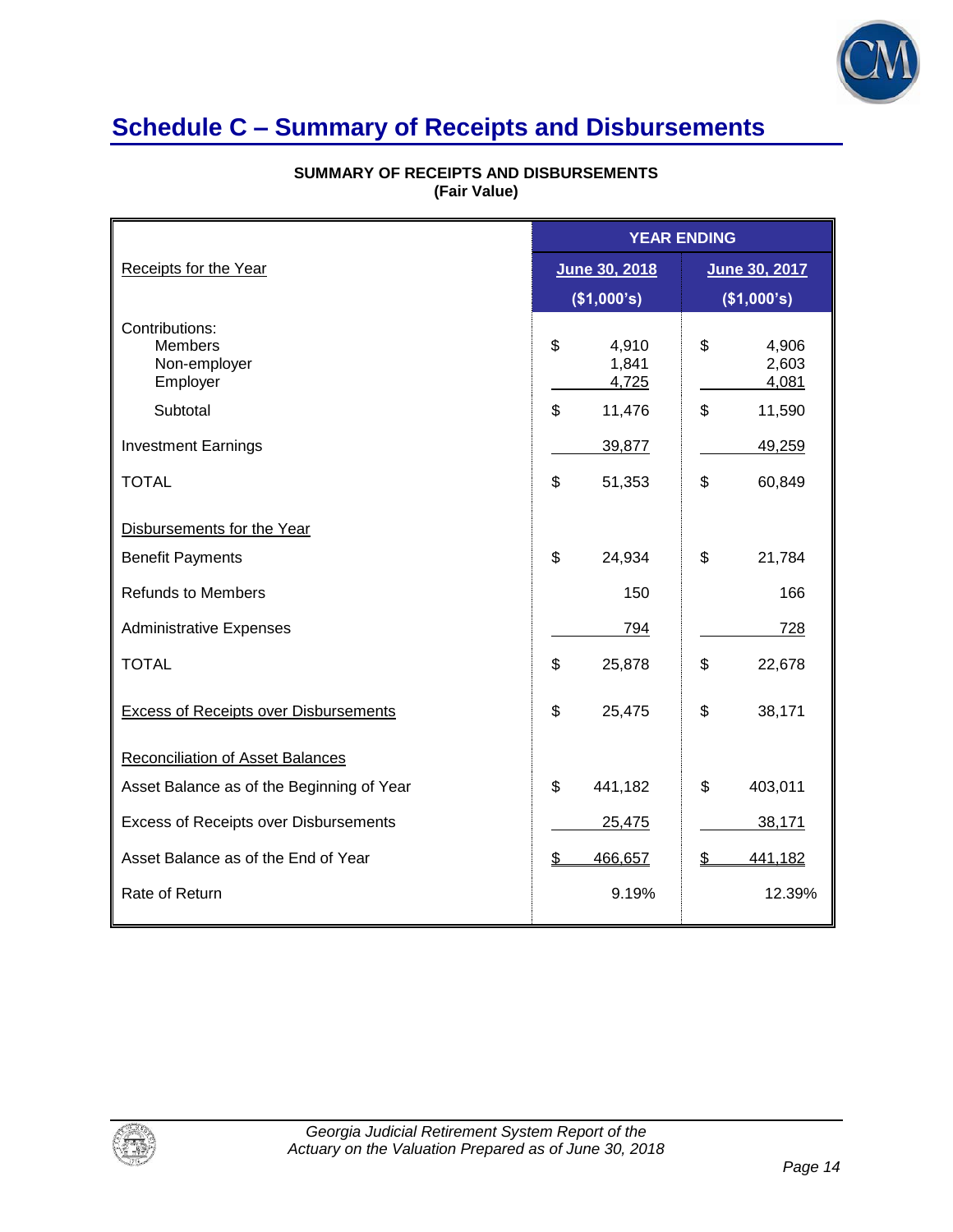

## **Schedule D – Outline of Actuarial Assumptions and Methods**

Actuarial assumptions and methods adopted by the Board December 17, 2015. Valuation interest rate adopted by the Board March 15, 2018.

**VALUATION INTEREST RATE:** 7.30% per annum, compounded annually, net of investment expenses, composed of a 2.75% inflation assumption and a 4.55% real rate of investment return assumption.

**SALARY INCREASES:** 4.50% annually

**SEPARATIONS BEFORE SERVICE RETIREMENT:** Representative values of the assumed annual rates of separation before service retirement are as follows:

|            | <b>Annual Rates of</b> |              |              |                   |
|------------|------------------------|--------------|--------------|-------------------|
| <b>Age</b> | <b>Withdrawal</b>      | <b>Death</b> |              | <b>Disability</b> |
|            |                        | Men          | <b>Women</b> |                   |
| 20         | 4.0%                   | .032%        | .018%        | .03%              |
| 25         | 4.0                    | .035         | .019         | .03               |
| 30         | 4.0                    | .041         | .025         | .05               |
| 35         | 4.0                    | .072         | .044         | .08               |
| 40         | 6.0                    | .100         | .066         | .10               |
| 45         | 4.0                    | .140         | .104         | .18               |
| 50         | 3.0                    | .198         | .156         | .25               |
| 55         | 2.5                    | .281         | .223         | .45               |
| 60         | 2.5                    | .409         | .306         | .73               |
| 65         | 2.5                    | .560         | .430         | 1.18              |

**RETIREMENT:** The assumed annual rates of retirement are shown below.

| Age       | <b>Annual Rates</b><br>of Retirement |
|-----------|--------------------------------------|
| 60        | 15%                                  |
| 61        | 10                                   |
| 62        | 12                                   |
| $63 - 64$ | 10                                   |
| $65 - 69$ | 15                                   |
| $70 - 74$ | 25                                   |
| 75        | 100                                  |

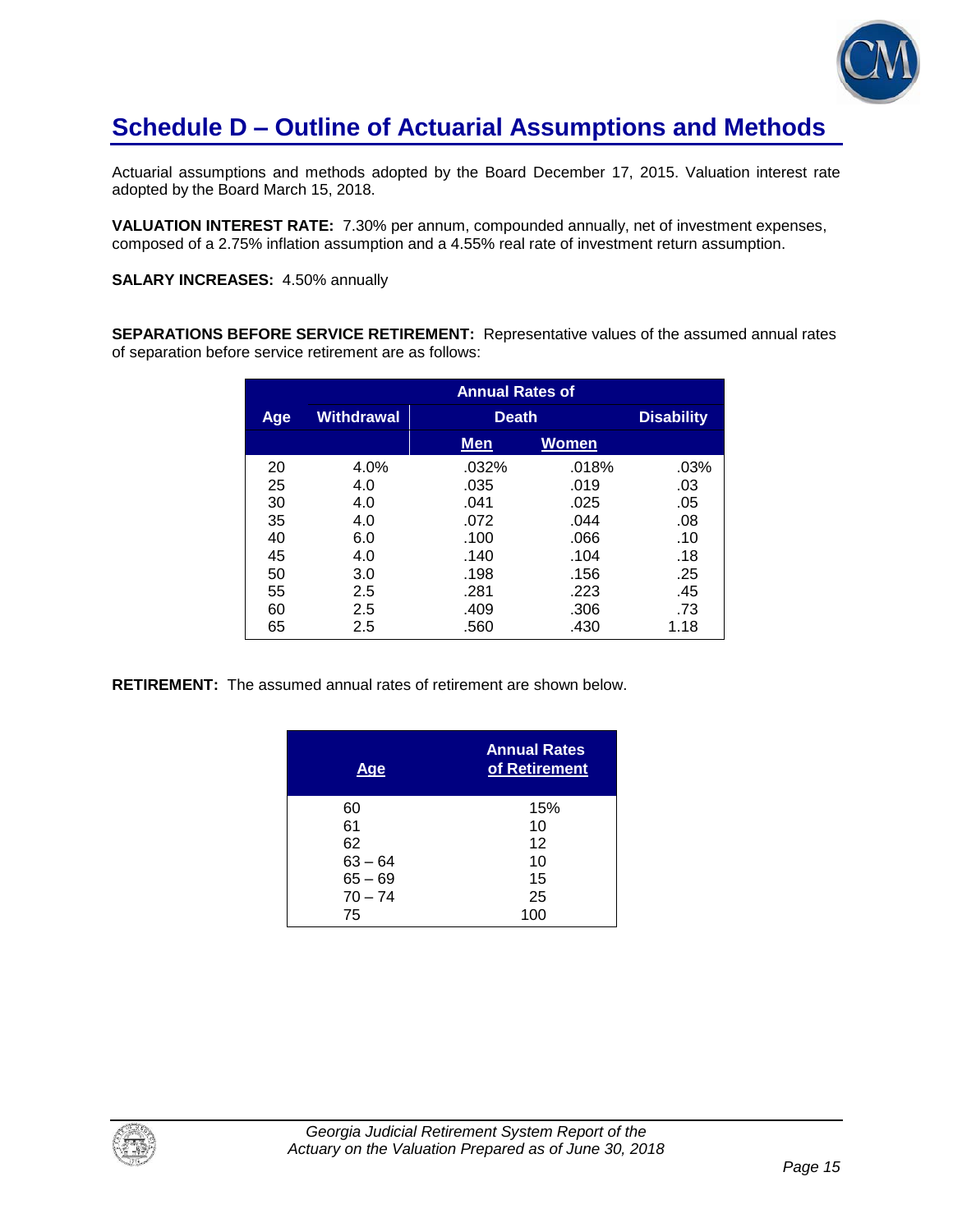

### **Schedule D – Outline of Actuarial Assumptions and Methods**

**DEATHS AFTER RETIREMENT:** Since the System has minimal post-retirement mortality experience, the System uses the same mortality tables used for the Employees' Retirement System of Georgia. The RP-2000 Combined Mortality Table projected to 2025 with projection scale BB and set forward 2 years for both males and females is used for the period after retirement and for dependent beneficiaries. For the period after disability retirement, the RP-2000 Disabled Mortality Table projected to 2025 with projection scale BB and set back 7 years for males and set forward 3 years for females is used. There is a margin for future mortality improvement in the tables used by the System. Based on the results of the most recent experience study adopted by the Board on December 17, 2015, the numbers of expected future deaths are 9-12% less than the actual number of deaths that occurred during the study period for healthy retirees and disabled retirees. Representative values of the assumed annual rates of mortality for service retirements and beneficiaries are as follows:

| Age | <b>Men</b> | Women  | Age | <b>Men</b> | Women  |
|-----|------------|--------|-----|------------|--------|
| 40  | 0.113%     | 0.079% | 65  | 1.130%     | 0.899% |
| 45  | 0.161      | 0.123  | 70  | 1.870      | 1.528  |
| 50  | 0.247      | 0.187  | 75  | 3.215      | 2.522  |
| 55  | 0.425      | 0.292  | 80  | 5.516      | 4.163  |
| 60  | 0.699      | 0.492  | 85  | 9.563      | 7.124  |

**ADMINISTRATIVE EXPENSES:** Budgeted expenses for the fiscal year are added to the normal cost contribution.

**AMORTIZATION METHOD AND PAYROLL GROWTH ASSUMPTION:** Level percentage of payroll, assuming payroll will increase 3.25% per year.

**ASSET METHOD:** Actuarial Value, as developed in Schedule B. The actuarial value of assets recognizes a portion of the difference between the fair value of assets and the expected value of assets, based on the assumed valuation rate of return. The actuarial value was set equal to the fair value as of June 30, 2013. The amount recognized each year beginning June 30, 2014 is 20% of the difference between fair value and expected actuarial value.

**PERCENT MARRIED:** For members hired on and after July 1, 2012, 100% are assumed to be married. For these members and for members who have elected spouse coverage, husbands are assumed to be three years older than their wives.

**VALUATION METHOD:** Entry age actuarial cost method. See Schedule E for a brief description of this method.

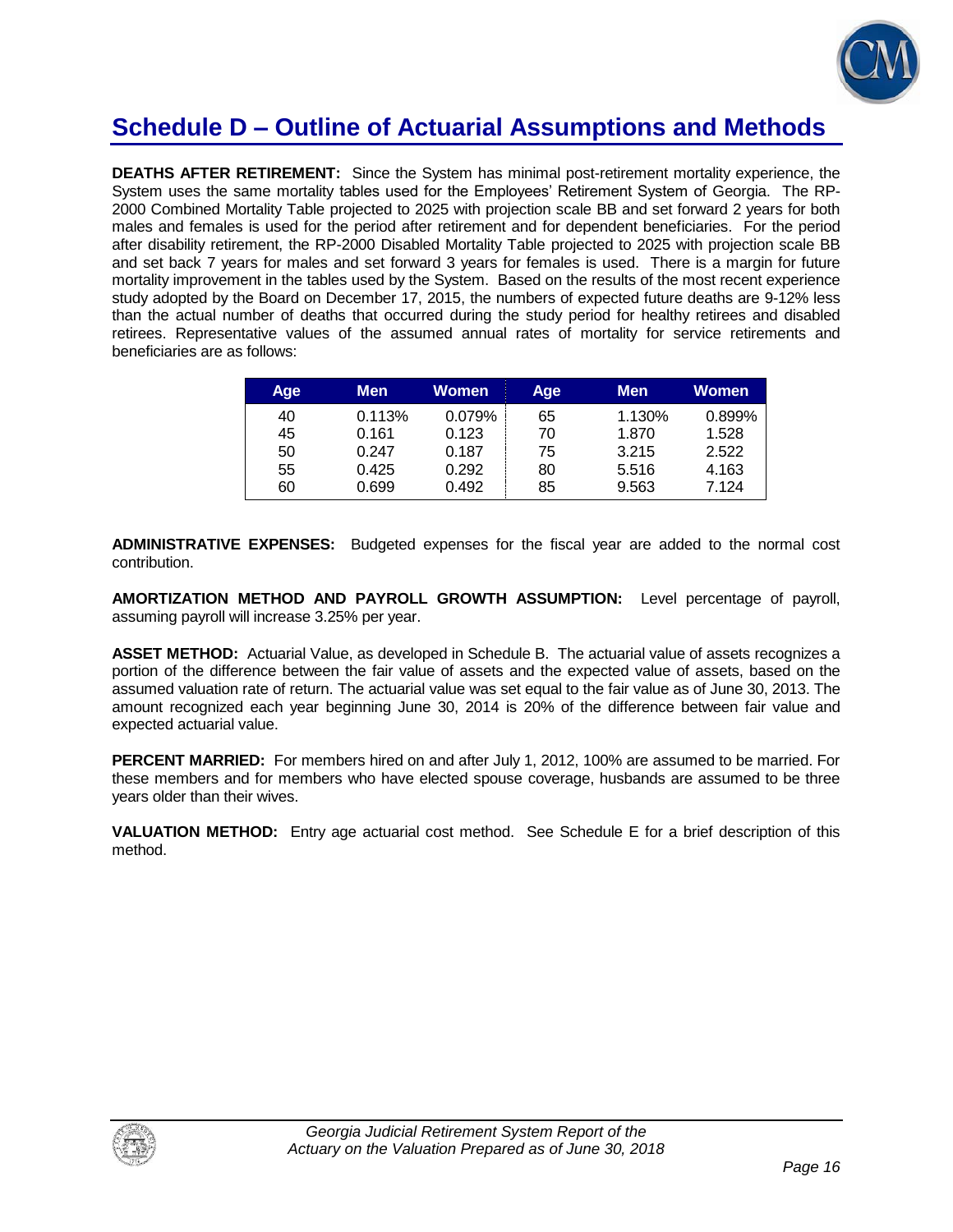

## **Schedule E – Actuarial Cost Method**

- 1. The valuation is prepared on the projected benefit basis, under which the present value, at the interest rate assumed to be earned in the future (currently 7.30%), of each member's expected benefits at retirement or death is determined, based on age, service and sex. The calculations take into account the probability of a member's death or termination of employment prior to becoming eligible for a benefit, as well as the possibility of his terminating with a service, disability or survivor's benefit. Future salary increases are also anticipated. The present value of the expected benefits payable on account of the active members is added to the present value of the expected future payments to retired members, beneficiaries and members entitled to deferred vested benefits to obtain the present value of all expected benefits payable from the System on account of the present group of members and beneficiaries.
- 2. The employer contributions required to support the benefits of the System are determined following a level funding approach, and consist of a normal contribution and an unfunded actuarial accrued liability contribution.
- 3. The normal contribution is determined using the entry age actuarial cost method. Under this method, a calculation is made to determine the level amount which, if applied for the average member during the entire period of his anticipated covered service, would be required in addition to the contributions of the member to meet the cost of all benefits payable on his behalf.
- 4. The unfunded actuarial accrued liability contributions are determined by subtracting the present value of prospective employer normal contributions and member contributions, together with the current actuarial value of assets, from the present value of expected benefits to be paid from the System.

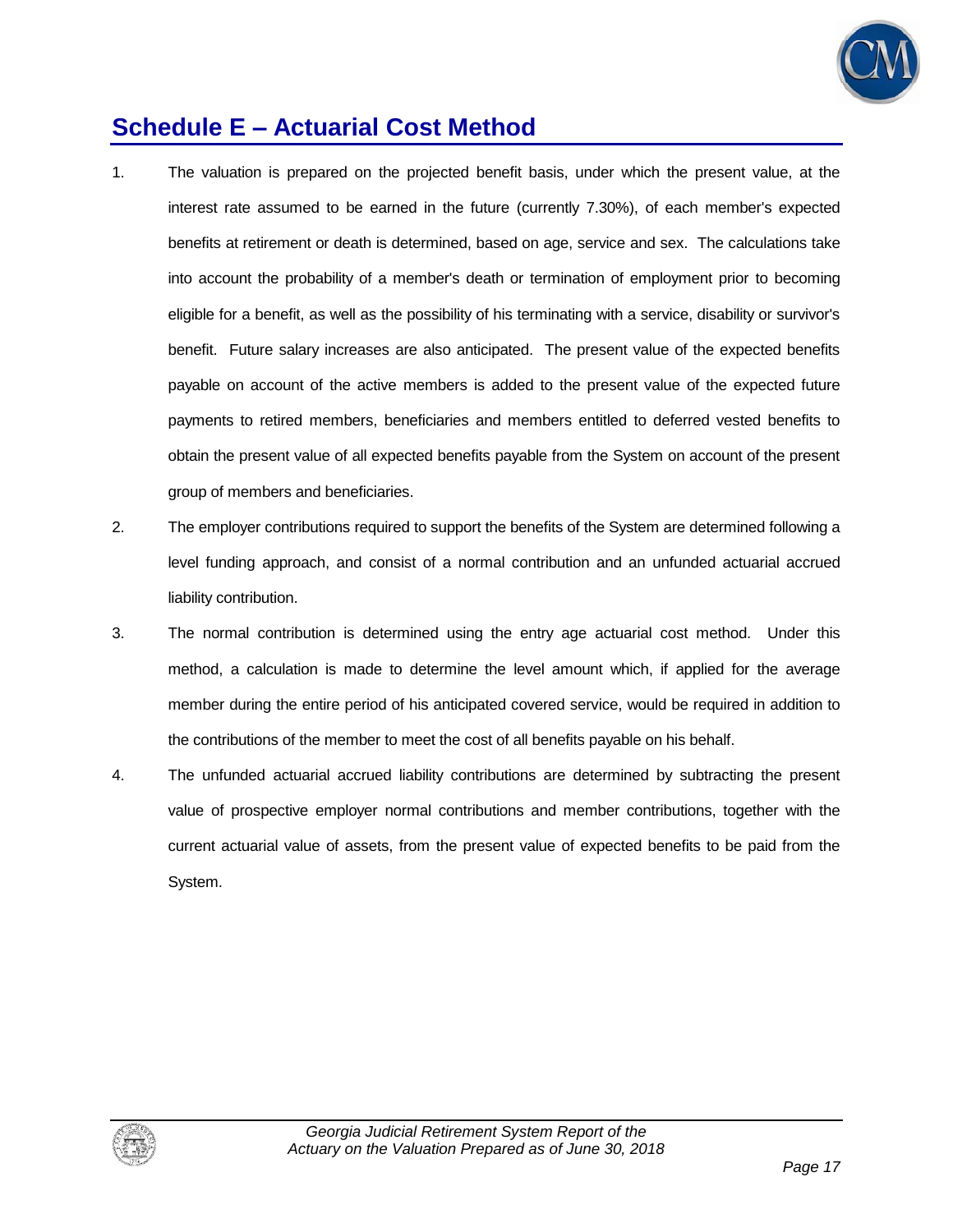

## **Schedule F – Board Funding Policy**

#### **FUNDING POLICY OF THE JRS BOARD OF TRUSTEES**

The purpose of this Funding Policy is to state the overall objectives for the Georgia Judicial Retirement System (System), the benchmarks that will be used to measure progress in achieving those goals, and the methods and assumptions that will be employed to develop the benchmarks. It is the intent of the JRS Board of Trustees that the Funding Policy outlined herein will remain unchanged until the objectives below are met.

#### **I. Funding Objectives**

The goal in requiring employer and member contributions to the System is to accumulate sufficient assets during a member's employment to fully finance the benefits the member is expected to receive throughout retirement. In meeting this objective, the System will strive to meet the following funding objectives:

- To develop a pattern of contribution rates expressed as a percentage of employer payroll and measured by valuations prepared in accordance with applicable State laws and the principles of practice prescribed by the Actuarial Standards Board.
- To maintain a stable funded ratio (ratio of actuarial value of assets to actuarial accrued liabilities) that reflects a trend of strong actuarial condition. The long-term objective is to maintain a 100% funded ratio; in the event that the funded ratio falls below 100%, the objective will be to obtain a 100% funded ratio over a reasonable period of future years.
- To maintain adequate asset levels to finance the benefits promised to members and monitor the future demand for liquidity.
- To promote intergenerational equity for taxpayers with respect to contributions required for the benefits provided by the System.

#### **II. Measures of Funding Progress**

To track progress in achieving the System's funding objectives, the following measures will be determined annually as of the actuarial valuation date (with due recognition that a single year's results may not be indicative of long-term trends):

 **Funded Ratio** – The funded ratio, defined as the actuarial value of assets divided by the actuarial accrued liability, should remain reasonably stable over time, before adjustments for changes in benefits, actuarial methods, and/or actuarial adjustments. The target funded ratio will be 100 percent. In the event that the funded ratio falls below 100%, the targeted funded ratio will be 100% within 20 years of the date the funded ratio first falls below 100%.

#### **Unfunded Actuarial Accrued Liability (UAAL)**

- o **Transitional UAAL** The UAAL established as of the initial valuation date for which this funding policy is adopted shall be known as the Transitional UAAL.
- o **New Incremental UAAL** Each subsequent valuation will produce a New Incremental UAAL consisting of all benefit changes, assumption and method changes and experience gains and/or losses that have occurred since the previous valuations.

#### **UAAL Amortization Period**

- $\circ$  The transitional UAAL will be amortized over a closed 20 year period beginning on the initial valuation date for which this funding policy is adopted.
- $\circ$  Each New Incremental UAAL shall be amortized over a closed 20 year period beginning with the year it is incurred.

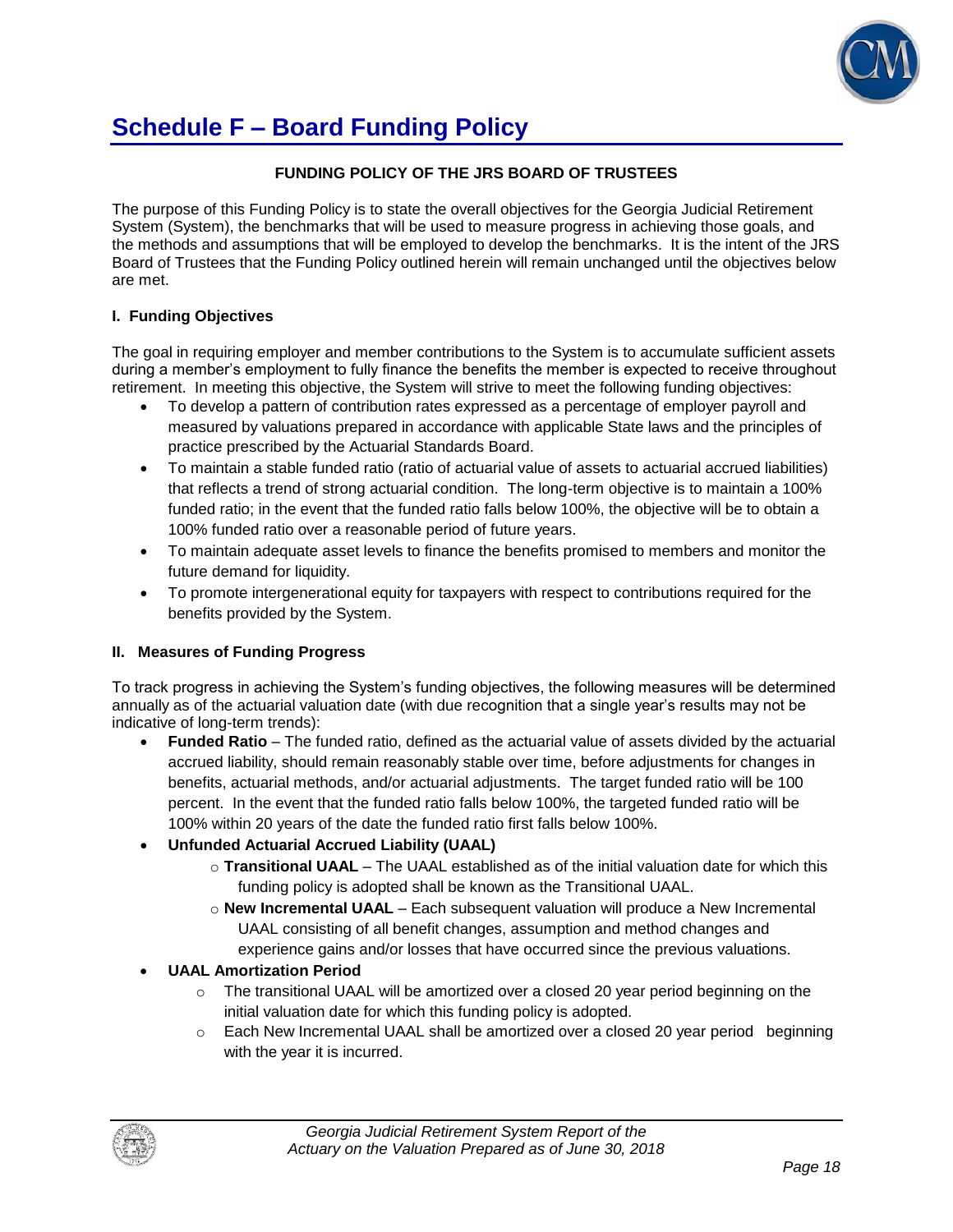

# **Schedule F – Board Funding Policy**

#### **Employer Contribution Rates**

- o **Employer Normal Contribution Rate**  the contribution rate determined as of the valuation date each year to fund the employer portion of the annual normal cost based on the assumptions and methods approved by the Board.
- $\circ$  In each valuation subsequent to the adoption of this funding policy the required employer contribution rate will be determined as the summation of the employer Normal Contribution Rate, a contribution rate for administrative expenses, the amortization rate for the Transitional UAAL and the individual amortization rate for each of the New Incremental UAAL bases.
- o In no event shall the employer contribution rate be less than 0%.
- $\circ$  The valuation methodology, including the amortization of the Unfunded Actuarial Accrued Liability (UAAL), would be expected to maintain reasonably stable contribution rates.

#### **III. Methods and Assumptions**

The annual actuarial valuations providing the measures to assess funding progress will utilize the actuarial methods and assumptions last adopted by the Board based upon the advice and recommendations of the actuary. These include the following primary methods and assumptions:

- The actuarial cost method used to develop the benchmarks will be the Entry Age Normal (EAN) actuarial cost method.
- The long-term annual investment rate of return assumption will be:
	- $\circ$  Effective with the June 30, 2013 valuation date, 7.50% net of investment expenses.
	- $\circ$  Effective with the June 30, 2017 valuation date, reduced by 0.10% (10 basis points) from the immediate prior actuarial valuation, as long as the following conditions are met:
		- The actual rate of return for the fiscal year ending with the current valuation date exceeds the assumed rate of return from the immediate prior actuarial valuation, and
		- The assumed rate of return does not decrease below 7.00% net of investment expenses.
- The actuarial value of assets will be determined by recognizing the annual differences between actual and expected market value of assets over a five-year period, beginning with the June 30, 2013 actuarial valuation.
	- $\circ$  Prior to the June 30, 2013 valuation, the differences between actual and expected market value of assets were recognized over a seven-year period. For the June 30, 2013 valuation, all then-current deferred gains and losses will be recognized immediately, and the initial new five-year period will begin immediately thereafter.

The employer contribution rates determined in an annual actuarial valuation will be at least sufficient to satisfy the annual normal cost of the System and amortize any UAAL as a level dollar amount over a period not to exceed 20 years. However in no event shall the employer contribution rate be less than 0%.

The actuary shall conduct an investigation into the System's experience at least every five years and utilize the results of the investigation to form the basis for recommended assumptions and methods. Any changes to the recommended assumptions and methods that are approved by the Board will be reflected in this Policy.

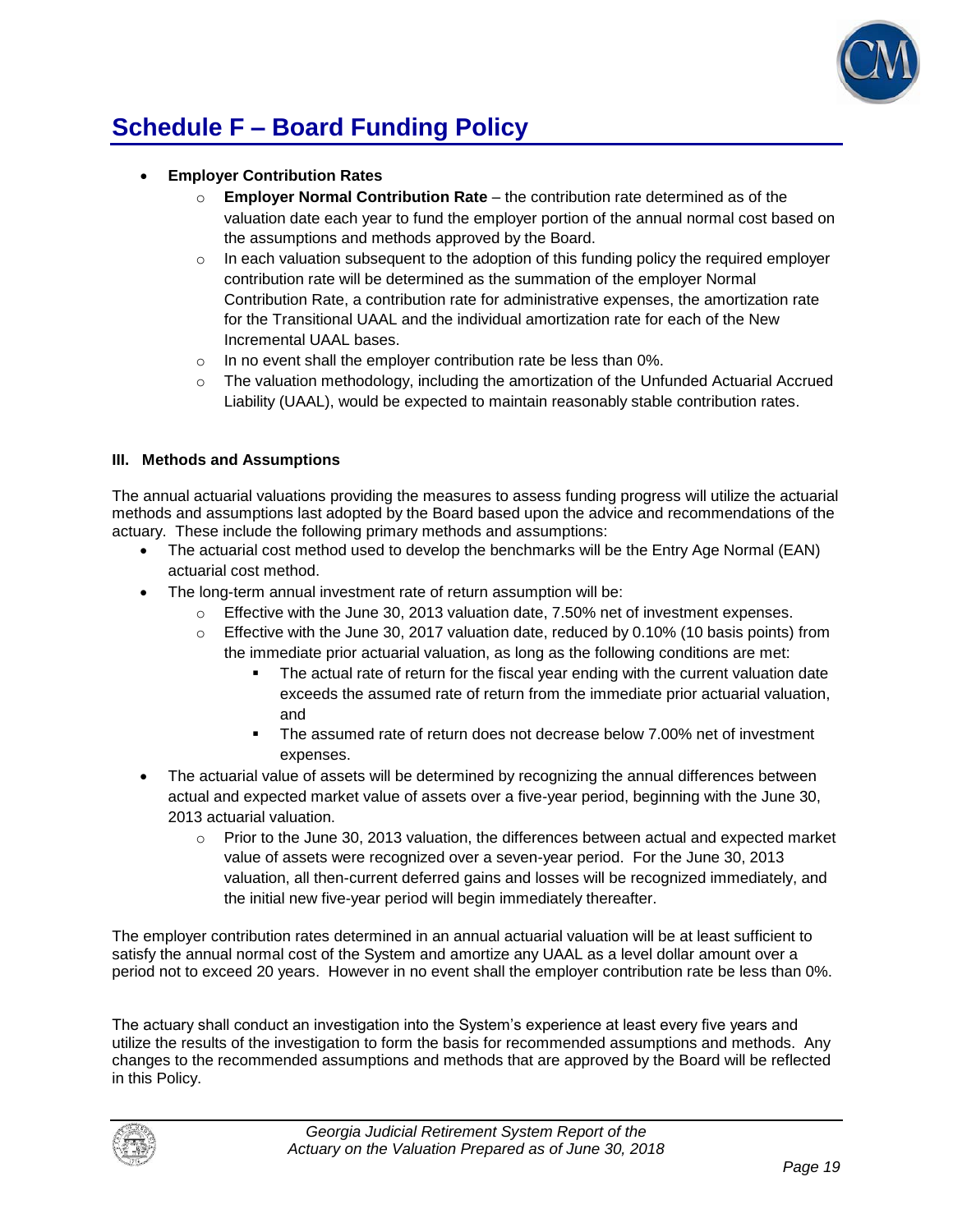

# **Schedule F – Board Funding Policy**

#### **IV. Funding Policy Progress**

The Board will periodically have actuarial projections of the valuation results performed to assess the current and expected future progress towards the overall funding goals of the System. These periodic projections will provide the expected valuation results over at least a 30-year period. The projected measures of funding progress and the recent historical trend provided in valuations will provide important information for the Board's assessment of the System's funding progress.

Adopted: March 15, 2018

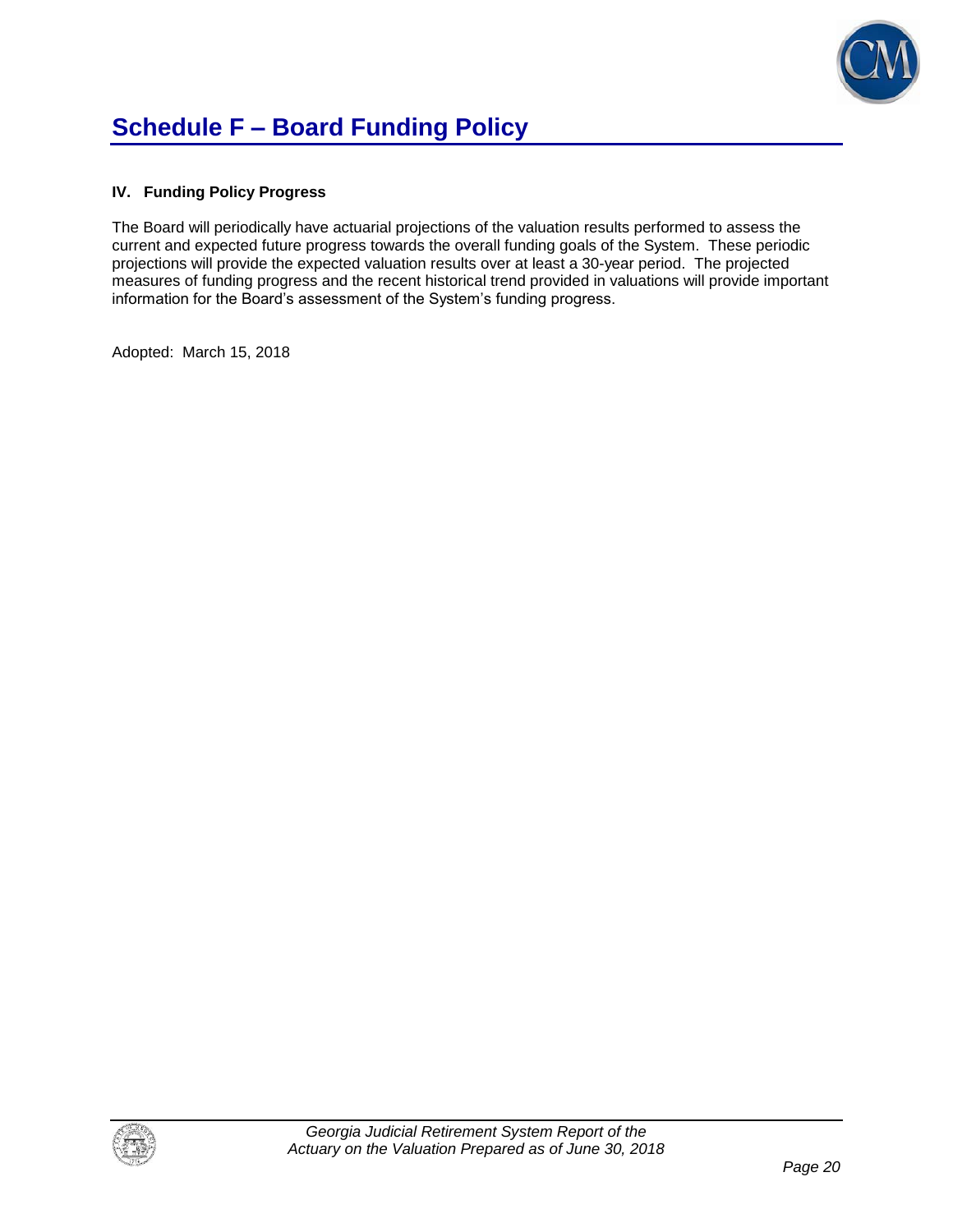

| <b>Valuation</b><br>Date | Amortization<br><b>Period</b> | <b>Balance of</b><br><b>Transitional UAAL</b> | <b>Expected UAAL</b><br><b>Contribution</b> |
|--------------------------|-------------------------------|-----------------------------------------------|---------------------------------------------|
| 6/30/2013                | 20                            | \$<br>(16,097,023)                            | \$<br>(1, 187, 279)                         |
| 6/30/2014                | 19                            | (16,117,020)                                  | (1,231,802)                                 |
| 6/30/2015                | 18                            | (16,093,994)                                  | (1,325,066)                                 |
| 6/30/2016                | 17                            | (15, 975, 978)                                | (1,368,130)                                 |
| 6/30/2017                | 16                            | (15,806,046)                                  | (1,402,562)                                 |
| 6/30/2018                | 15                            | (15, 573, 131)                                | (1, 438, 362)                               |
| 6/30/2019                | 14                            | (15, 271, 608)                                | (1,485,109)                                 |
| 6/30/2020                | 13                            | (14, 901, 326)                                | (1,533,375)                                 |
| 6/30/2021                | 12                            | (14, 455, 749)                                | (1,583,209)                                 |
| 6/30/2022                | 11                            | (13,927,809)                                  | (1,634,664)                                 |
| 6/30/2023                | 10                            | (13, 309, 875)                                | (1,687,790)                                 |
| 6/30/2024                | 9                             | (12,593,706)                                  | (1,742,643)                                 |
| 6/30/2025                | 8                             | (11,770,403)                                  | (1,799,279)                                 |
| 6/30/2026                | 7                             | (10, 830, 363)                                | (1, 857, 756)                               |
| 6/30/2027                | 6                             | (9,763,224)                                   | (1,918,133)                                 |
| 6/30/2028                | 5                             | (8,557,806)                                   | (1,980,472)                                 |
| 6/30/2029                | 4                             | (7, 202, 054)                                 | (2,044,838)                                 |
| 6/30/2030                | 3                             | (5,682,966)                                   | (2, 111, 295)                               |
| 6/30/2031                | $\overline{2}$                | (3,986,527)                                   | (2, 179, 912)                               |
| 6/30/2032                |                               | (2,097,632)                                   | (2, 250, 759)                               |
| 6/30/2033                | 0                             |                                               |                                             |

#### **AMORTIZATION OF TRANSITIONAL UAAL**

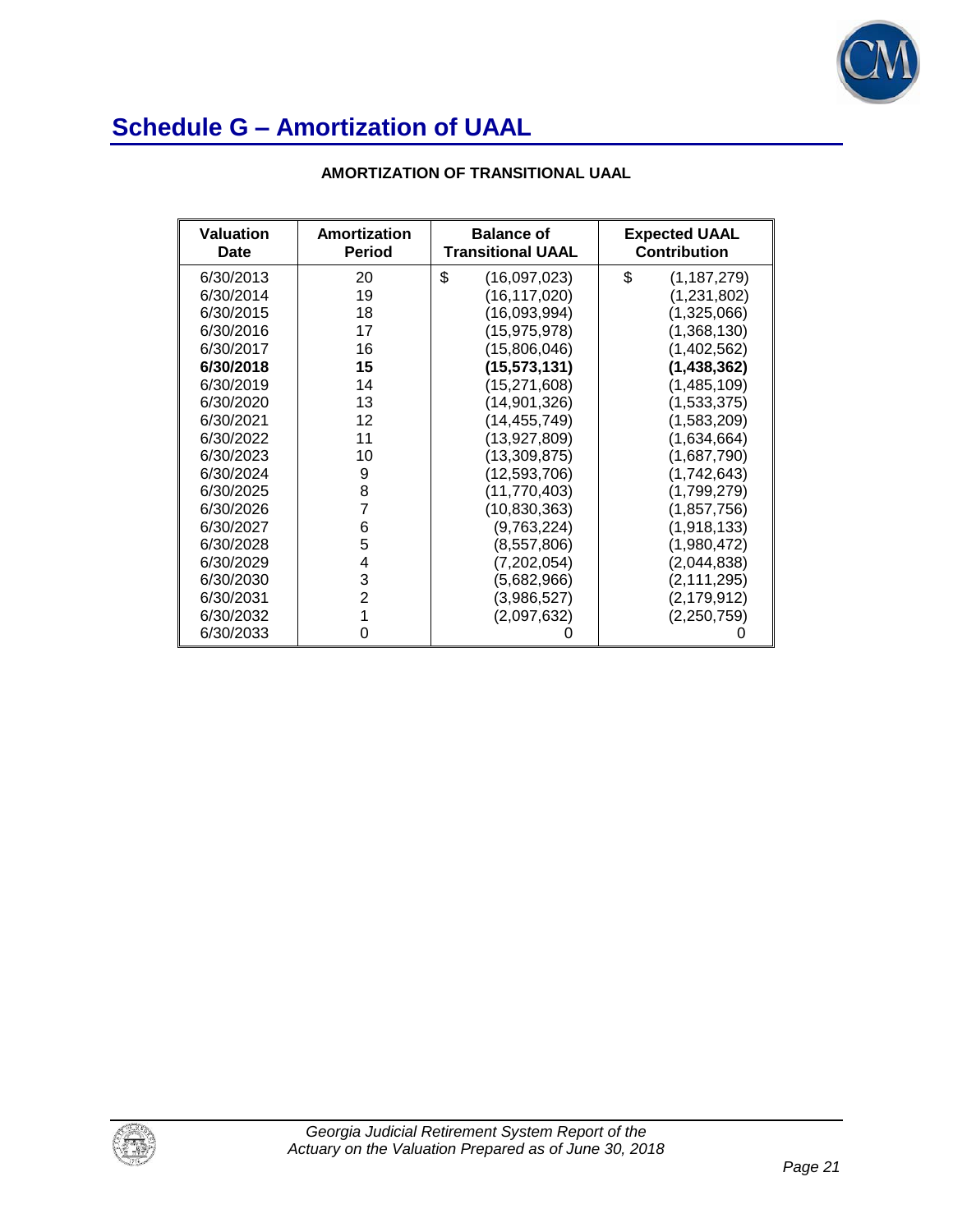

| Valuation<br>Date | Amortization<br><b>Period</b> | <b>Balance of New</b><br><b>Incremental UAAL</b><br>6/30/2014 | <b>Expected UAAL</b><br><b>Contribution</b> |
|-------------------|-------------------------------|---------------------------------------------------------------|---------------------------------------------|
| 6/30/2014         | 20                            | \$<br>(14, 015, 447)                                          | \$<br>(1,033,747)                           |
| 6/30/2015         | 19                            | (14, 032, 859)                                                | (1, 114, 085)                               |
| 6/30/2016         | 18                            | (13, 971, 238)                                                | (1, 150, 293)                               |
| 6/30/2017         | 17                            | (13,868,788)                                                  | (1, 178, 813)                               |
| 6/30/2018         | 16                            | (13, 716, 265)                                                | (1,208,450)                                 |
| 6/30/2019         | 15                            | (13,509,103)                                                  | (1, 247, 725)                               |
| 6/30/2020         | 14                            | (13, 247, 543)                                                | (1,288,276)                                 |
| 6/30/2021         | 13                            | (12, 926, 338)                                                | (1,330,145)                                 |
| 6/30/2022         | 12                            | (12, 539, 816)                                                | (1, 373, 374)                               |
| 6/30/2023         | 11                            | (12,081,848)                                                  | (1,418,009)                                 |
| 6/30/2024         | 10                            | (11, 545, 814)                                                | (1,464,094)                                 |
| 6/30/2025         | 9                             | (10, 924, 564)                                                | (1,511,677)                                 |
| 6/30/2026         | 8                             | (10, 210, 380)                                                | (1,560,807)                                 |
| 6/30/2027         | 7                             | (9,394,931)                                                   | (1,611,533)                                 |
| 6/30/2028         | 6                             | (8,469,228)                                                   | (1,663,908)                                 |
| 6/30/2029         | 5                             | (7,423,573)                                                   | (1,717,985)                                 |
| 6/30/2030         | 4                             | (6, 247, 509)                                                 | (1,773,819)                                 |
| 6/30/2031         | 3                             | (4,929,758)                                                   | (1,831,469)                                 |
| 6/30/2032         | $\overline{2}$                | (3, 458, 162)                                                 | (1,890,991)                                 |
| 6/30/2033         |                               | (1,819,616)                                                   | (1,952,448)                                 |
| 6/30/2034         | 0                             |                                                               |                                             |

#### **AMORTIZATION OF 2014 INCREMENTAL UAAL**

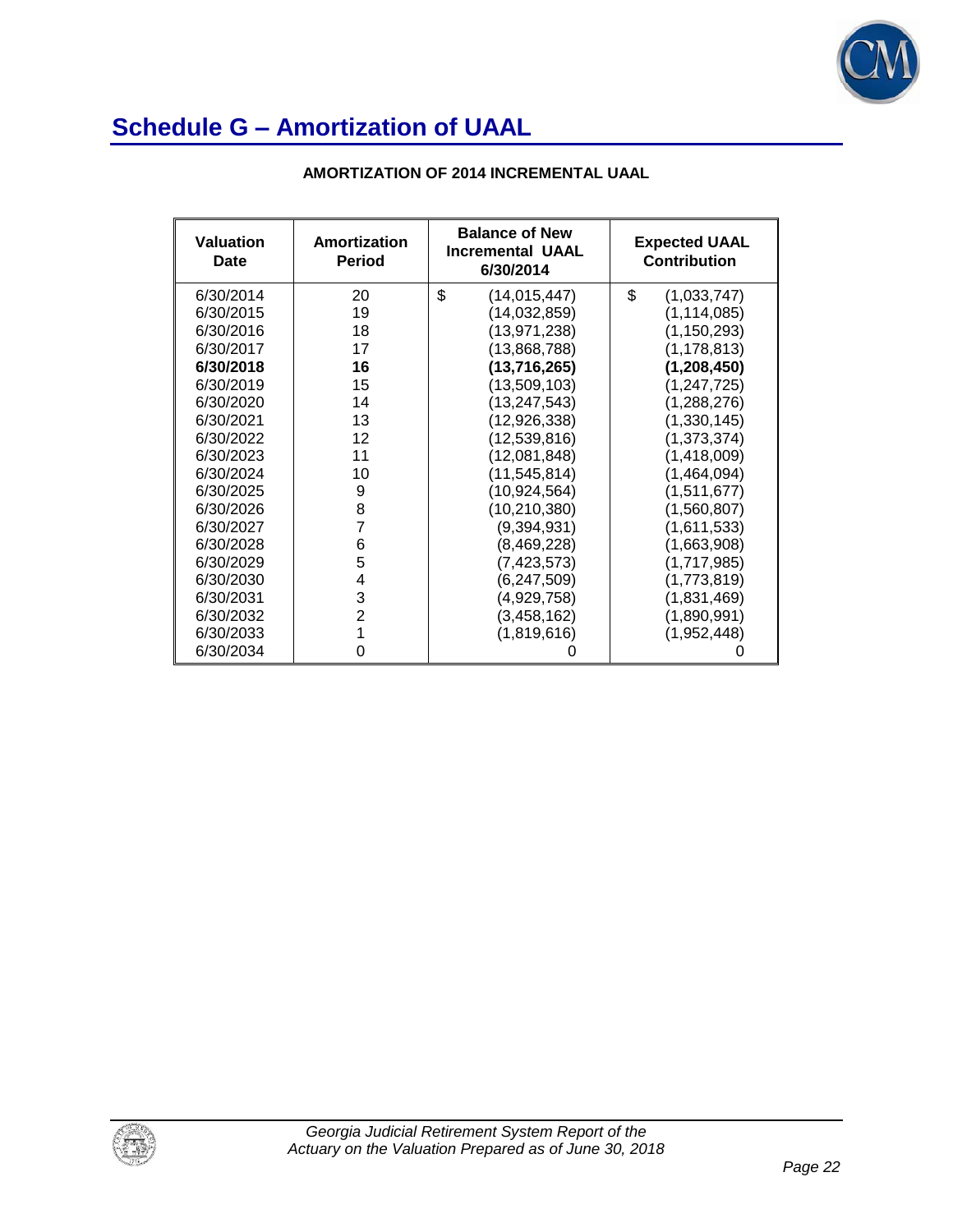

| <b>Valuation</b><br>Date | Amortization<br><b>Period</b> | <b>Balance of New</b><br><b>Incremental UAAL</b><br>6/30/2015 | <b>Expected UAAL</b><br><b>Contribution</b> |
|--------------------------|-------------------------------|---------------------------------------------------------------|---------------------------------------------|
| 6/30/2015                | 20                            | \$<br>(15, 973, 823)                                          | \$<br>(1,226,104)                           |
| 6/30/2016                | 19                            | (15, 945, 755)                                                | (1,265,952)                                 |
| 6/30/2017                | 18                            | (15, 875, 735)                                                | (1, 296, 874)                               |
| 6/30/2018                | 17                            | (15, 753, 665)                                                | (1,328,991)                                 |
| 6/30/2019                | 16                            | (15, 574, 691)                                                | (1,372,184)                                 |
| 6/30/2020                | 15                            | (15, 339, 460)                                                | (1,416,780)                                 |
| 6/30/2021                | 14                            | (15,042,461)                                                  | (1,462,825)                                 |
| 6/30/2022                | 13                            | (14,677,736)                                                  | (1,510,367)                                 |
| 6/30/2023                | 12                            | (14,238,843)                                                  | (1,559,454)                                 |
| 6/30/2024                | 11                            | (13,718,825)                                                  | (1,610,136)                                 |
| 6/30/2025                | 10                            | (13, 110, 164)                                                | (1,662,465)                                 |
| 6/30/2026                | 9                             | (12, 404, 740)                                                | (1,716,495)                                 |
| 6/30/2027                | 8                             | (11,593,791)                                                  | (1,772,282)                                 |
| 6/30/2028                | 7                             | (10,667,856)                                                  | (1,829,881)                                 |
| 6/30/2029                | 6                             | (9,616,729)                                                   | (1,889,352)                                 |
| 6/30/2030                | 5                             | (8,429,398)                                                   | (1,950,756)                                 |
| 6/30/2031                | 4                             | (7,093,988)                                                   | (2,014,155)                                 |
| 6/30/2032                | 3                             | (5,597,694)                                                   | (2,079,615)                                 |
| 6/30/2033                | $\overline{2}$                | (3,926,711)                                                   | (2, 147, 203)                               |
| 6/30/2034                | 1                             | (2,066,157)                                                   | (2, 216, 987)                               |
| 6/30/2035                | 0                             |                                                               |                                             |

#### **AMORTIZATION OF 2015 INCREMENTAL UAAL**

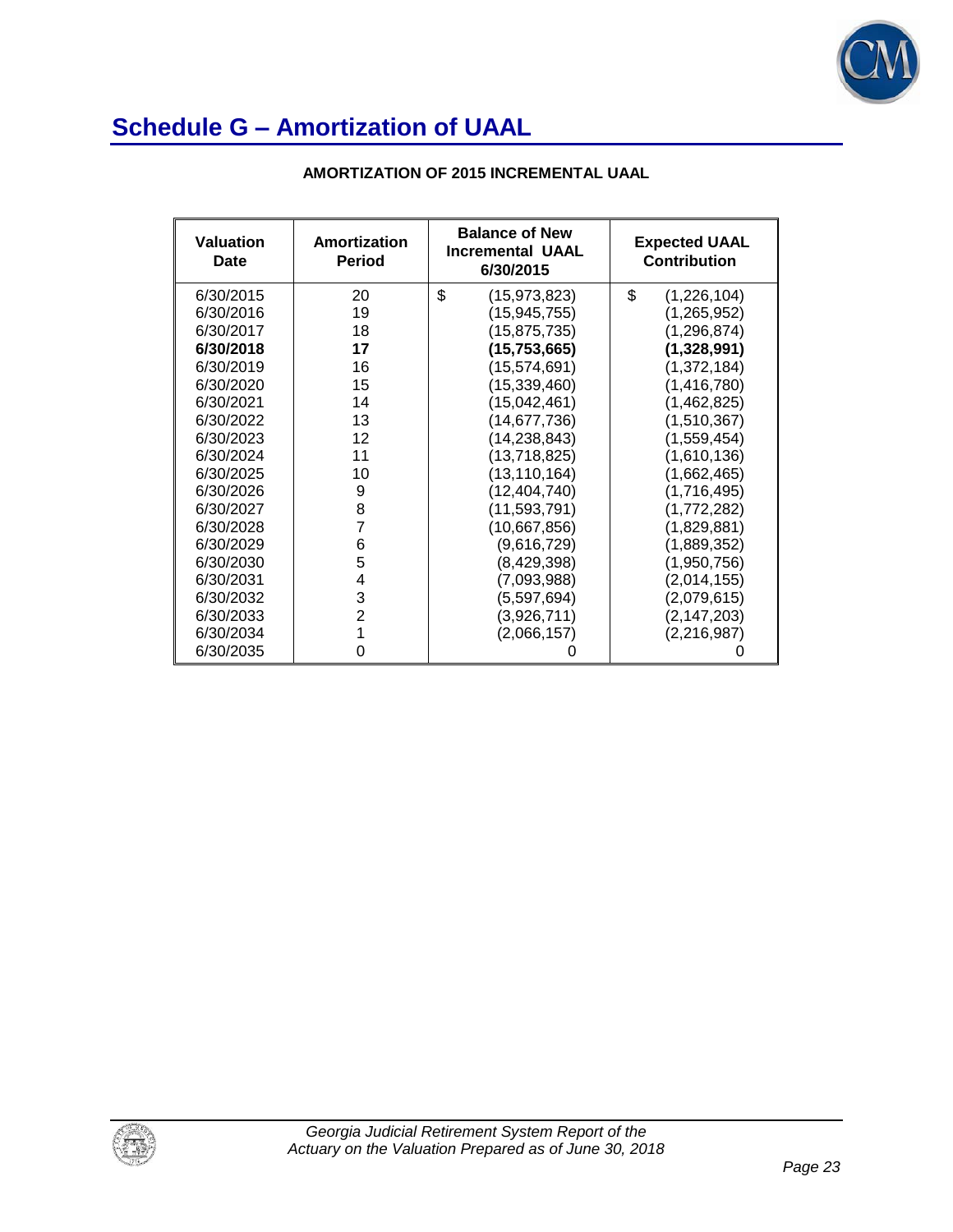

| <b>Valuation</b><br>Date | Amortization<br><b>Period</b> | <b>Balance of New</b><br><b>Incremental UAAL</b><br>6/30/2016 | <b>Expected UAAL</b><br><b>Contribution</b> |
|--------------------------|-------------------------------|---------------------------------------------------------------|---------------------------------------------|
| 6/30/2016                | 20                            | \$<br>4,220,621                                               | \$<br>323,963                               |
| 6/30/2017                | 19                            | 4,213,205                                                     | 331,758                                     |
| 6/30/2018                | 18                            | 4,193,224                                                     | 339,852                                     |
| 6/30/2019                | 17                            | 4,159,478                                                     | 350,897                                     |
| 6/30/2020                | 16                            | 4,112,223                                                     | 362,301                                     |
| 6/30/2021                | 15                            | 4,050,114                                                     | 374,076                                     |
| 6/30/2022                | 14                            | 3,971,697                                                     | 386,233                                     |
| 6/30/2023                | 13                            | 3,875,398                                                     | 398,786                                     |
| 6/30/2024                | 12                            | 3,759,516                                                     | 411,746                                     |
| 6/30/2025                | 11                            | 3,622,214                                                     | 425,128                                     |
| 6/30/2026                | 10                            | 3,461,508                                                     | 438,945                                     |
| 6/30/2027                | 9                             | 3,275,253                                                     | 453,210                                     |
| 6/30/2028                | 8                             | 3,061,136                                                     | 467,940                                     |
| 6/30/2029                | 7                             | 2,816,660                                                     | 483,148                                     |
| 6/30/2030                | 6                             | 2,539,128                                                     | 498,850                                     |
| 6/30/2031                | 5                             | 2,225,634                                                     | 515,063                                     |
| 6/30/2032                | 4                             | 1,873,043                                                     | 531,802                                     |
| 6/30/2033                | 3                             | 1,477,973                                                     | 549,086                                     |
| 6/30/2034                | $\overline{2}$                | 1,036,779                                                     | 566,931                                     |
| 6/30/2035                |                               | 545,533                                                       | 585,356                                     |
| 6/30/2036                | 0                             |                                                               |                                             |

#### **AMORTIZATION OF 2016 INCREMENTAL UAAL**

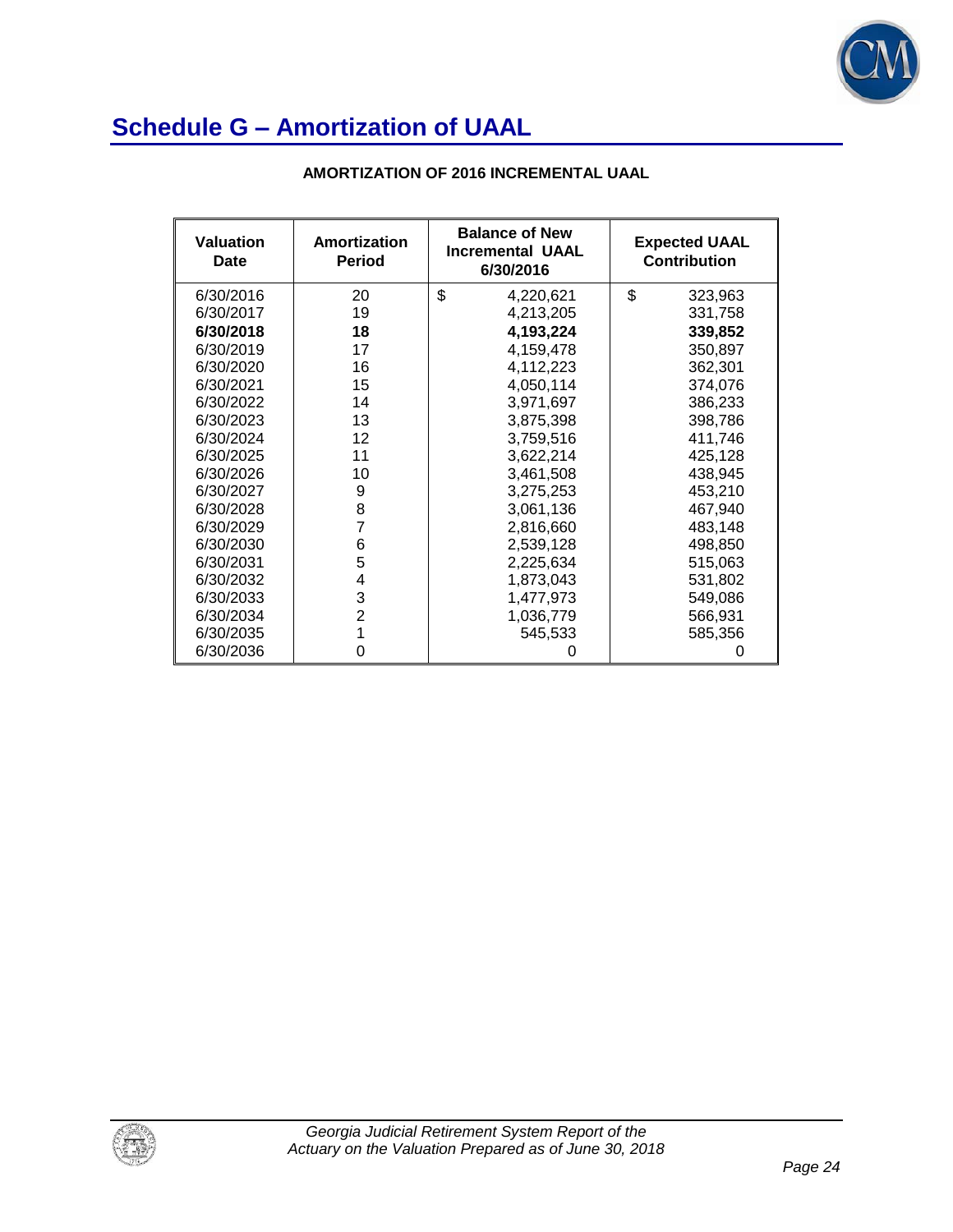

| <b>Valuation</b><br>Date | Amortization<br><b>Period</b> | <b>Balance of New</b><br><b>Incremental UAAL</b><br>6/30/2017 | <b>Expected UAAL</b><br><b>Contribution</b> |
|--------------------------|-------------------------------|---------------------------------------------------------------|---------------------------------------------|
| 6/30/2017                | 20                            | \$<br>9,116,797                                               | \$<br>693,820                               |
| 6/30/2018                | 19                            | 9,097,618                                                     | 710,493                                     |
| 6/30/2019                | 18                            | 9,051,253                                                     | 733,584                                     |
| 6/30/2020                | 17                            | 8,978,410                                                     | 757,426                                     |
| 6/30/2021                | 16                            | 8,876,408                                                     | 782,042                                     |
| 6/30/2022                | 15                            | 8,742,344                                                     | 807,458                                     |
| 6/30/2023                | 14                            | 8,573,077                                                     | 833,701                                     |
| 6/30/2024                | 13                            | 8,365,211                                                     | 860,796                                     |
| 6/30/2025                | 12                            | 8,115,075                                                     | 888,772                                     |
| 6/30/2026                | 11                            | 7,818,704                                                     | 917,657                                     |
| 6/30/2027                | 10                            | 7,471,812                                                     | 947,481                                     |
| 6/30/2028                | 9                             | 7,069,774                                                     | 978,274                                     |
| 6/30/2029                | 8                             | 6,607,593                                                     | 1,010,068                                   |
| 6/30/2030                | 7                             | 6,079,879                                                     | 1,042,895                                   |
| 6/30/2031                | 6                             | 5,480,816                                                     | 1,076,789                                   |
| 6/30/2032                | 5                             | 4,804,126                                                     | 1,111,785                                   |
| 6/30/2033                | 4                             | 4,043,042                                                     | 1,147,918                                   |
| 6/30/2034                | 3                             | 3,190,267                                                     | 1,185,225                                   |
| 6/30/2035                | $\overline{2}$                | 2,237,931                                                     | 1,223,745                                   |
| 6/30/2036                | 1                             | 1,177,555                                                     | 1,263,517                                   |
| 6/30/2037                | O                             |                                                               |                                             |

#### **AMORTIZATION OF 2017 INCREMENTAL UAAL**

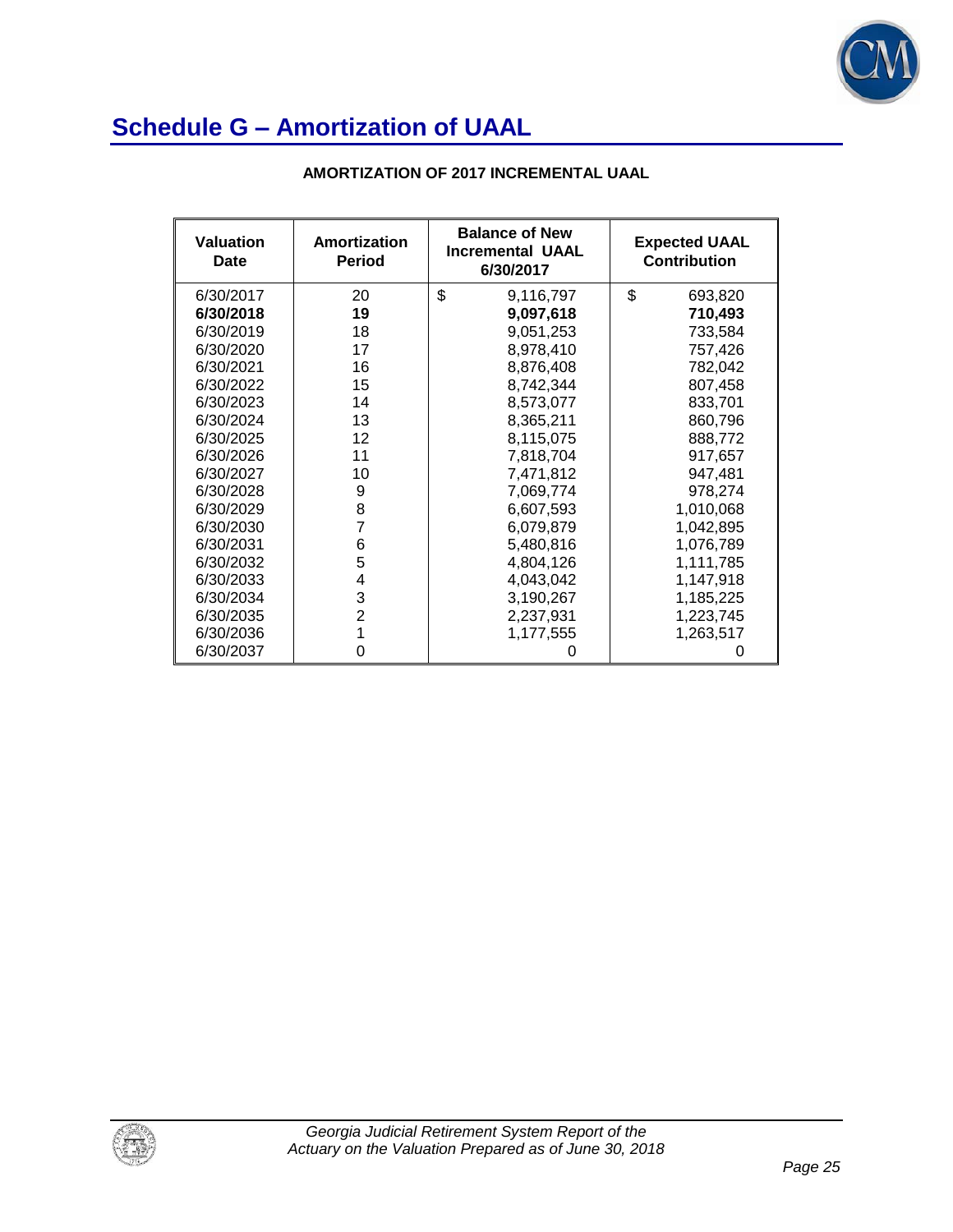

| Valuation<br>Date | Amortization<br>Period | <b>Balance of New</b><br><b>Incremental UAAL</b><br>6/30/2018 | <b>Expected UAAL</b><br><b>Contribution</b> |
|-------------------|------------------------|---------------------------------------------------------------|---------------------------------------------|
| 6/30/2018         | 20                     | \$<br>(5,310,945)                                             | \$<br>(400,726)                             |
| 6/30/2019         | 19                     | (5,297,919)                                                   | (413,749)                                   |
| 6/30/2020         | 18                     | (5,270,918)                                                   | (427,196)                                   |
| 6/30/2021         | 17                     | (5,228,498)                                                   | (441,080)                                   |
| 6/30/2022         | 16                     | (5,169,098)                                                   | (455,415)                                   |
| 6/30/2023         | 15                     | (5,091,027)                                                   | (470,216)                                   |
| 6/30/2024         | 14                     | (4,992,456)                                                   | (485,498)                                   |
| 6/30/2025         | 13                     | (4,871,407)                                                   | (501,277)                                   |
| 6/30/2026         | 12                     | (4, 725, 743)                                                 | (517,569)                                   |
| 6/30/2027         | 11                     | (4, 553, 154)                                                 | (534,389)                                   |
| 6/30/2028         | 10                     | (4,351,144)                                                   | (551,757)                                   |
| 6/30/2029         | 9                      | (4, 117, 021)                                                 | (569,689)                                   |
| 6/30/2030         | 8                      | (3,847,874)                                                   | (588,204)                                   |
| 6/30/2031         | 7                      | (3,540,565)                                                   | (607,321)                                   |
| 6/30/2032         | 6                      | (3, 191, 705)                                                 | (627,059)                                   |
| 6/30/2033         | 5                      | (2,797,641)                                                   | (647,438)                                   |
| 6/30/2034         | 4                      | (2,354,430)                                                   | (668,480)                                   |
| 6/30/2035         | 3                      | (1, 857, 824)                                                 | (690,205)                                   |
| 6/30/2036         | $\overline{2}$         | (1,303,240)                                                   | (712,637)                                   |
| 6/30/2037         |                        | (685, 739)                                                    | (735,798)                                   |
| 6/30/2038         | 0                      |                                                               |                                             |

#### **AMORTIZATION OF 2018 INCREMENTAL UAAL**

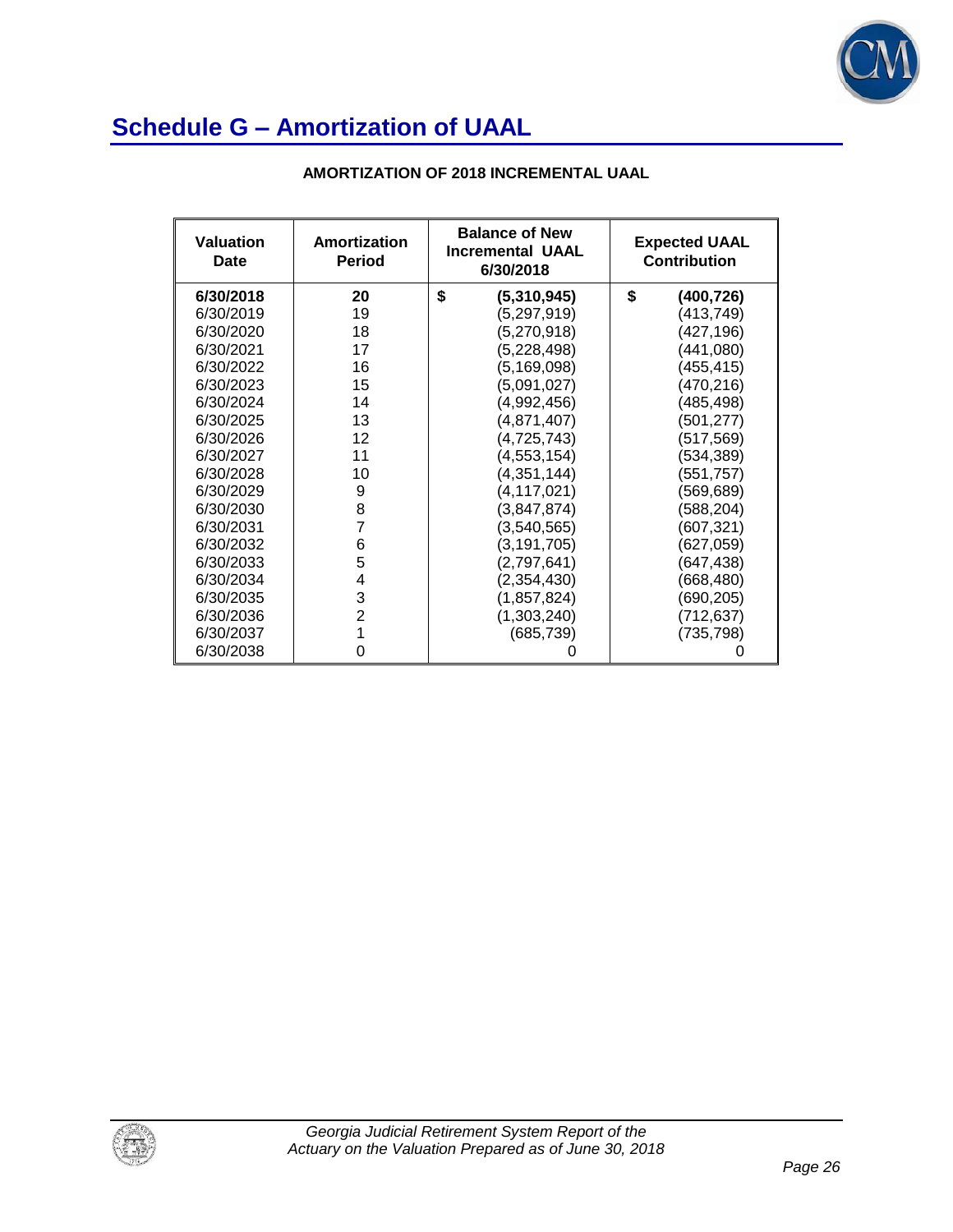

## **Schedule H – Summary of Main System Provisions**

#### **SUMMARY OF MAIN SYSTEM PROVISIONS AS INTERPRETED FOR VALUATION PURPOSES**

The Georgia Judicial Retirement System (JRS) is a cost-sharing multiple employer defined benefit pension plan established by the Georgia General Assembly for the purpose of providing retirement allowances and other benefits for trial judges and solicitors of certain courts in Georgia, and their survivors and other beneficiaries, superior court judges of the state of Georgia, and district attorneys of the state of Georgia.

Normal Retirement Benefit

| Eligibility                           | Age 60 and 16 years of creditable service.                                                                                                                                                                           |
|---------------------------------------|----------------------------------------------------------------------------------------------------------------------------------------------------------------------------------------------------------------------|
| <b>Benefit</b>                        | Annual benefit is 66-2/3% of the annual salary plus 1% for each<br>year of credited service over 16 years, not to exceed 24 years.                                                                                   |
| <b>Early Retirement Benefit</b>       |                                                                                                                                                                                                                      |
| Eligibility                           | Age 60 and 10 years of creditable service.                                                                                                                                                                           |
| <b>Benefit</b>                        | A pro-rata portion of the normal retirement benefit, based on<br>service not to exceed 16 years.                                                                                                                     |
| <b>Disability Retirement Benefit</b>  |                                                                                                                                                                                                                      |
| Eligibility                           | 4 years of creditable service.                                                                                                                                                                                       |
| <b>Benefit</b>                        | For members with less than 10 years of creditable service:<br>1/2 of projected normal retirement benefit. For members with<br>10 or more years of creditable service: 2/3 of projected<br>normal retirement benefit. |
| <b>Involuntary Retirement Benefit</b> | N/A                                                                                                                                                                                                                  |
| Deferred Vested Retirement Benefit    |                                                                                                                                                                                                                      |
| Eligibility                           | 10 years of creditable service.                                                                                                                                                                                      |
| <b>Benefit</b>                        | Accrued benefit deferred to age 60.                                                                                                                                                                                  |
| Death Benefit                         |                                                                                                                                                                                                                      |
| Eligibility                           |                                                                                                                                                                                                                      |
| Members prior to July 1, 2012         | 10 years of creditable service during which the member has<br>contributed for spouse coverage.                                                                                                                       |
| Members on and after July 1, 2012     | 10 years of creditable service.                                                                                                                                                                                      |

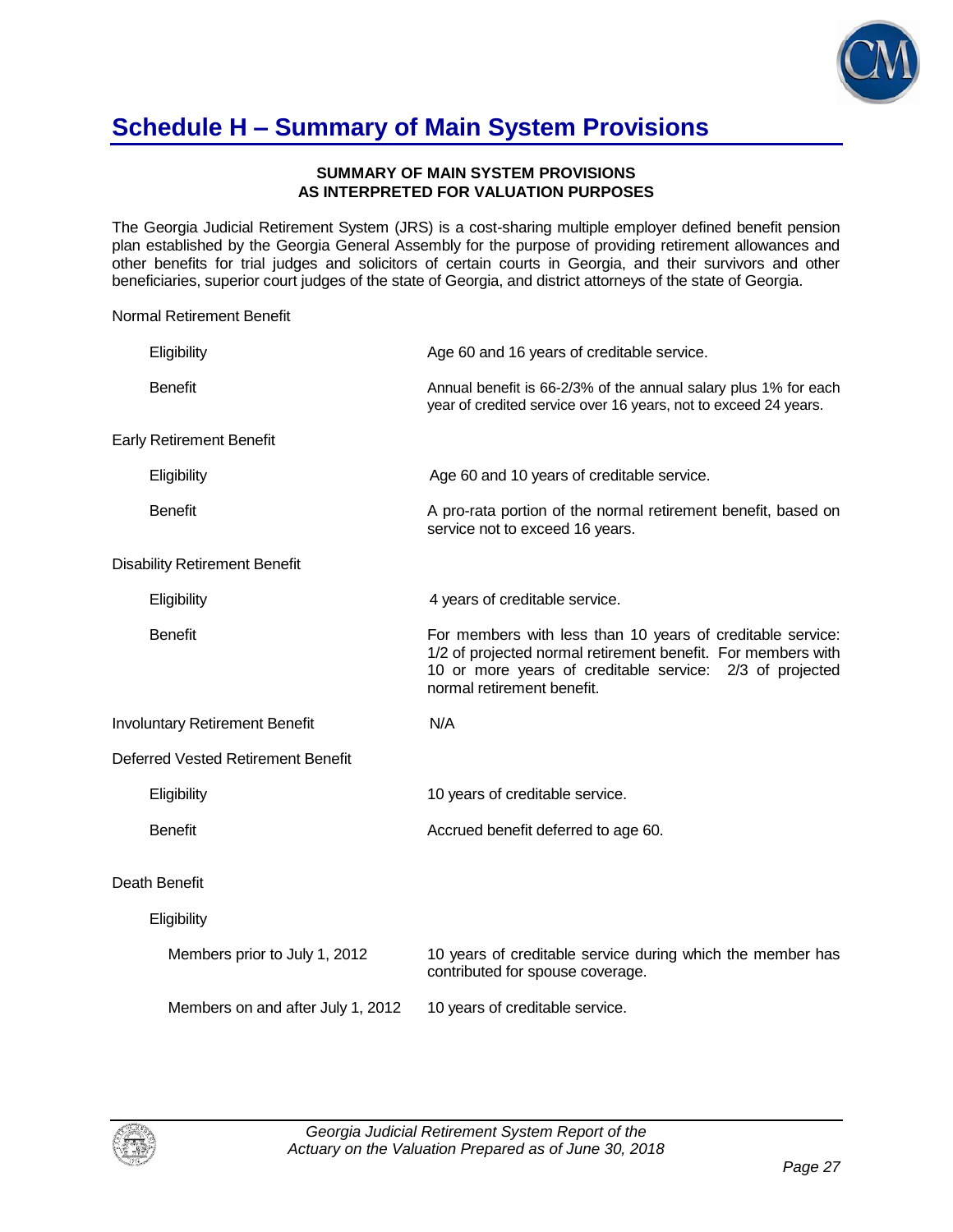

# **Schedule H – Summary of Main System Provisions**

Benefit

| Members prior to July 1, 2012     | 50% of benefit which member was receiving if retired, or<br>would have received had he retired on the date of his death.<br>If under age 60, and the member was a member of a<br>Predecessor Retirement System, an immediate benefit equal<br>to 50% of the benefit which member would have received had<br>he remained employed and retired at age 60. If under age 60<br>and not a member of a Predecessor Retirement System, an<br>immediate benefit equal to 50% of the benefit which the<br>member would have received if the member were age 60 on<br>the date of death. |
|-----------------------------------|--------------------------------------------------------------------------------------------------------------------------------------------------------------------------------------------------------------------------------------------------------------------------------------------------------------------------------------------------------------------------------------------------------------------------------------------------------------------------------------------------------------------------------------------------------------------------------|
| Members on and after July 1, 2012 | Spouse receives a benefit as if member retired on his or her<br>date of death and elected option three.                                                                                                                                                                                                                                                                                                                                                                                                                                                                        |
|                                   | If less than 10 years of service or member rejects spouse<br>coverage or dies before contributing for spouse's coverage<br>for at least 10 years, death benefit is return of member's<br>contributions with interest.                                                                                                                                                                                                                                                                                                                                                          |
| <b>Termination Benefit</b>        |                                                                                                                                                                                                                                                                                                                                                                                                                                                                                                                                                                                |
| Eligibility                       | Termination with less than 10 years of creditable service.                                                                                                                                                                                                                                                                                                                                                                                                                                                                                                                     |
| <b>Benefit</b>                    | Return of the member's accumulated contributions with<br>interest.                                                                                                                                                                                                                                                                                                                                                                                                                                                                                                             |
| <b>Payment Options</b>            |                                                                                                                                                                                                                                                                                                                                                                                                                                                                                                                                                                                |
| Members prior to July 1, 2012     | Monthly Life Annuity with Death Benefit payable as described<br>above with guaranteed payment of accumulated contributions.                                                                                                                                                                                                                                                                                                                                                                                                                                                    |
| Members on and after July 1, 2012 | Monthly Life Annuity with<br>guaranteed<br>payment<br>0f<br>accumulated contributions.                                                                                                                                                                                                                                                                                                                                                                                                                                                                                         |
|                                   | Option 1 - 100% Joint & Survivor                                                                                                                                                                                                                                                                                                                                                                                                                                                                                                                                               |
|                                   | Option 2 - 66-2/3% Joint & Survivor                                                                                                                                                                                                                                                                                                                                                                                                                                                                                                                                            |
|                                   | Option 3 - 50% Joint & Survivor                                                                                                                                                                                                                                                                                                                                                                                                                                                                                                                                                |
|                                   | Pop-Up Option - Election of Options 1, 2, or 3 with added<br>provision that if survivor predeceases the member the benefit<br>reverts to the amount the member would have received had<br>no option been chosen.                                                                                                                                                                                                                                                                                                                                                               |

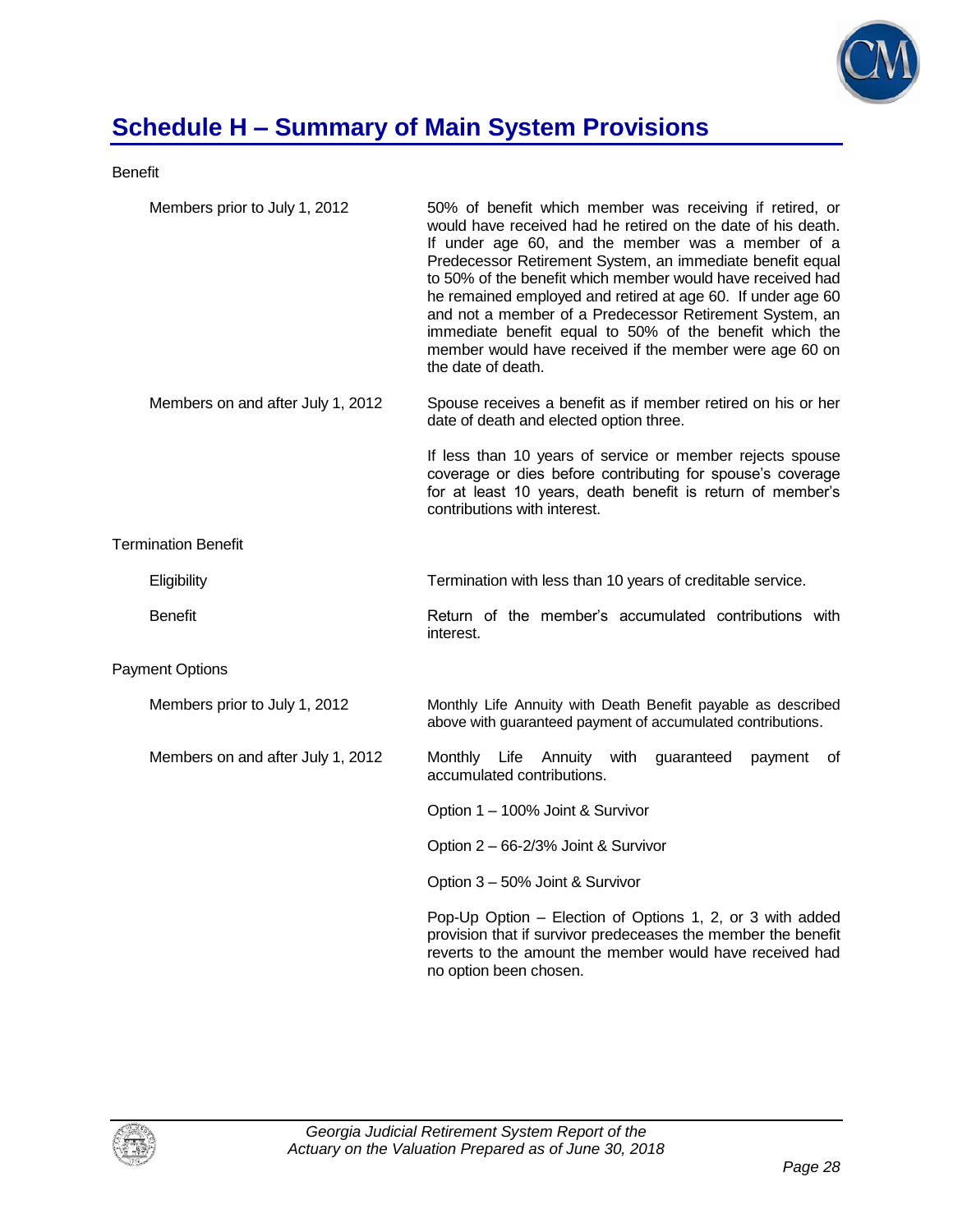

# **Schedule H – Summary of Main System Provisions**

| Post-Retirement Adjustments | The Board may from time to time grant a Cost of Living<br>Adjustment.                                                                              |  |  |  |  |  |
|-----------------------------|----------------------------------------------------------------------------------------------------------------------------------------------------|--|--|--|--|--|
|                             | For members with retirement dates prior to July 1, 2013, a<br>one time 1.75% increase on the first \$37,500 was made at<br>the time of retirement. |  |  |  |  |  |
| Contributions               |                                                                                                                                                    |  |  |  |  |  |
| By Members                  | Members prior to July 1, 2012 contribute 7-1/2% of salary,<br>plus 2-1/2% of salary for up to 16 years if spouse benefit is<br>not rejected.       |  |  |  |  |  |
|                             | Members on and after July 1, 2012 contribute 7-1/2% of<br>salary.                                                                                  |  |  |  |  |  |
| By Employers                | Employer contributions are actuarially determined and<br>approved and certified by the Board.                                                      |  |  |  |  |  |

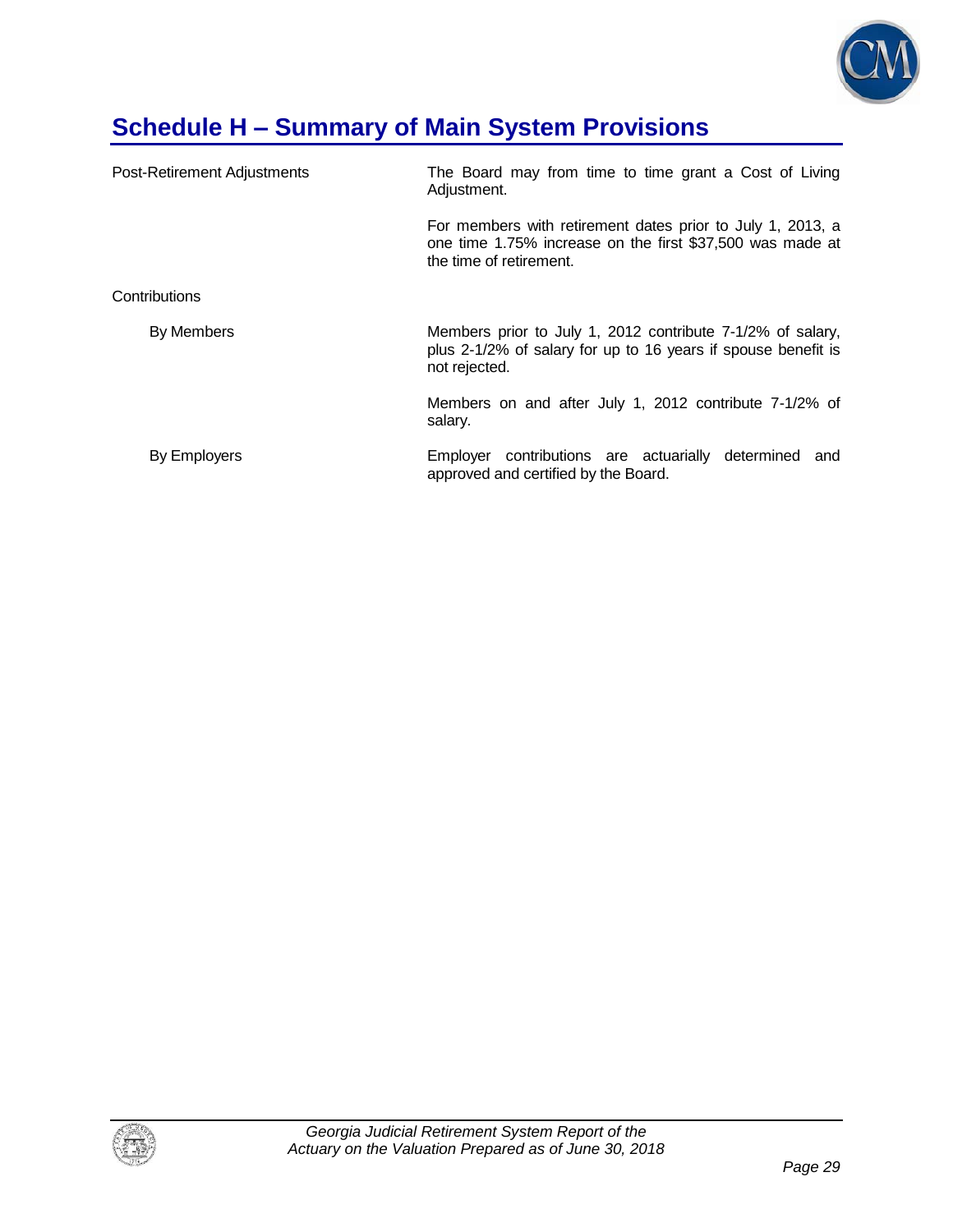

### **Schedule I – Tables of Membership Data**

#### **The Number and Average Annual Compensation of Active Members by Age and Service as of June 30, 2018**

|          | <b>Years of Service</b> |                |            |             |                |                |              |                |                |              |
|----------|-------------------------|----------------|------------|-------------|----------------|----------------|--------------|----------------|----------------|--------------|
| Age      | <b>Under 1</b>          | 1 to $4$       | $5$ to $9$ | 10 to 14    | 15 to 19       | 20 to 24       | 25 to 29     | 30 to 34       | 35 & Up        | <b>Total</b> |
|          |                         |                |            |             |                |                |              |                |                |              |
| Under 25 | $\pmb{0}$               | $\mathbf 0$    | $\pmb{0}$  | $\pmb{0}$   | $\mathbf 0$    | $\pmb{0}$      | $\mathbf 0$  | 0              | $\mathbf 0$    | $\pmb{0}$    |
| Avg. Pay | $\mathbf 0$             | $\Omega$       | 0          | 0           | 0              | 0              | $\mathbf{0}$ | 0              | 0              | $\mathbf 0$  |
|          |                         |                |            |             |                |                |              |                |                |              |
| 25 to 29 | 0                       | 0              | 0          | 0           | 0              | 0              | 0            | 0              | 0              | $\mathbf 0$  |
| Avg. Pay | $\mathbf 0$             | $\Omega$       | 0          | 0           | $\mathbf 0$    | 0              | $\mathbf 0$  | 0              | 0              | $\mathbf 0$  |
|          |                         |                |            |             |                |                |              |                |                |              |
| 30 to 34 | $\mathbf{1}$            | $\overline{2}$ | 1          | 0           | 0              | 0              | 0            | 0              | 0              | 4            |
| Avg. Pay | 123,843                 | 85,827         | 127,069    | 0           | $\mathbf 0$    | 0              | $\mathbf 0$  | 0              | 0              | 105,641      |
|          |                         |                |            |             |                |                |              |                |                |              |
| 35 to 39 | 3                       | 8              | 5          | $\mathbf 0$ | $\mathbf 0$    | 0              | $\mathbf 0$  | 0              | $\mathbf 0$    | 16           |
| Avg. Pay | 91,533                  | 80,055         | 74,241     | 0           | 0              | 0              | $\mathbf 0$  | 0              | 0              | 80,391       |
|          |                         |                |            |             |                |                |              |                |                |              |
| 40 to 44 | $\overline{2}$          | 24             | 17         | 5           | 1              | 0              | 0            | 0              | 0              | 49           |
| Avg. Pay | 127,617                 | 108,926        | 114,667    | 103,464     | 126,072        | 0              | $\mathbf 0$  | 0              | 0              | 111,473      |
|          |                         |                |            |             |                |                |              |                |                |              |
| 45 to 49 | 6                       | 20             | 28         | 16          | $\overline{7}$ | 2              | 0            | 0              | 0              | 79           |
| Avg. Pay | 92,262                  | 113,896        | 106,948    | 113,094     | 94,485         | 119,765        | 0            | 0              | 0              | 108,056      |
|          |                         |                |            |             |                |                |              |                |                |              |
| 50 to 54 | 3                       | 12             | 23         | 18          | 9              | $\overline{2}$ | 0            | 0              | $\mathbf 0$    | 67           |
| Avg. Pay | 122,116                 | 127,744        | 125,761    | 124,123     | 105,212        | 127,668        | $\Omega$     | 0              | 0              | 122,809      |
|          |                         |                |            |             |                |                |              |                |                |              |
| 55 to 59 | $\mathbf{1}$            | 13             | 20         | 14          | 22             | 14             | 5            | 1              | $\mathbf 0$    | 90           |
| Avg. Pay | 22,227                  | 119,537        | 115,425    | 128,796     | 116,431        | 122,596        | 123,604      | 120,834        | 0              | 118,939      |
|          |                         |                |            |             |                |                |              |                |                |              |
| 60 to 64 | $\mathbf{1}$            | 12             | 17         | 9           | 24             | 15             | 10           | 6              | 4              | 98           |
| Avg. Pay | 123,168                 | 103,120        | 117,669    | 102,036     | 125,538        | 130,068        | 126,370      | 126,437        | 134,862        | 120,459      |
|          |                         |                |            |             |                |                |              |                |                |              |
| 65 to 69 | 3                       | $\overline{7}$ | 12         | 16          | 18             | 15             | 6            | $\overline{7}$ | $\overline{2}$ | 86           |
| Avg. Pay | 88,995                  | 113,090        | 106,952    | 117,464     | 115,459        | 124,873        | 129,855      | 126,613        | 95,871         | 116,628      |
|          |                         |                |            |             |                |                |              |                |                |              |
| 70 & Up  | 0                       | $\overline{2}$ | 9          | 7           | 5              | 5              | 4            | 0              | 6              | 38           |
| Avg. Pay | $\mathbf 0$             | 78,712         | 100,634    | 130,588     | 120,279        | 104,982        | 60,387       | $\Omega$       | 125,243        | 107,804      |
|          |                         |                |            |             |                |                |              |                |                |              |
| Total    | 20                      | 100            | 132        | 85          | 86             | 53             | 25           | 14             | 12             | 527          |
| Avg. Pay | 99,299                  | 109,776        | 112,369    | 118,542     | 116,145        | 123,778        | 116,096      | 126,125        | 123,554        | 114,937      |

Average Age: 56.5 Average Service: 12.6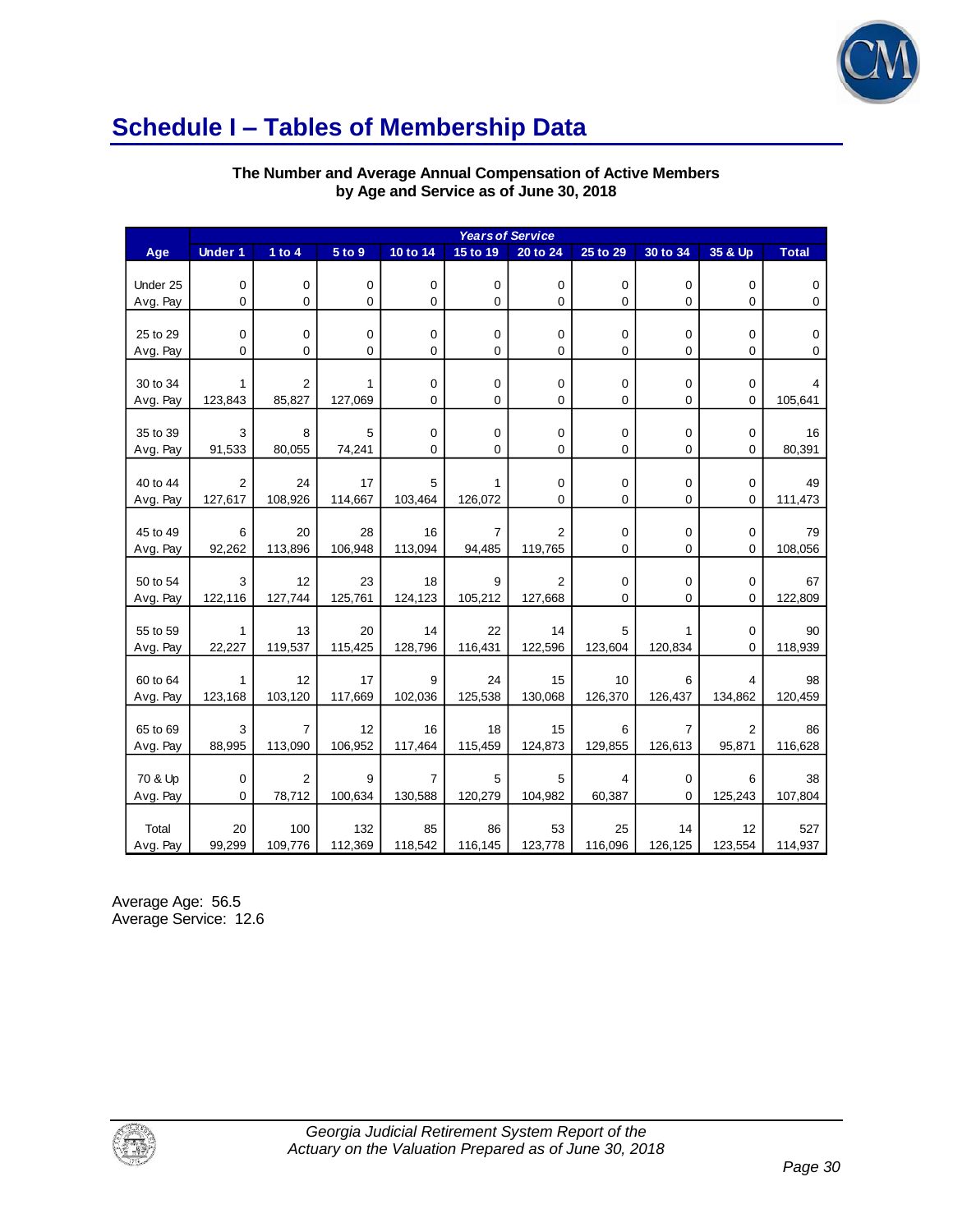

# **Schedule I – Tables of Membership Data**

| Age       | <b>Number</b><br>of Members | Total<br><b>Annual Benefits</b> |            | <b>Average</b><br><b>Annual Benefits</b> |          |
|-----------|-----------------------------|---------------------------------|------------|------------------------------------------|----------|
| Under 50  | $\Omega$                    | \$                              | 0          | \$                                       | $\Omega$ |
| $50 - 54$ | 0                           |                                 | 0          |                                          | 0        |
| $55 - 59$ | $\mathbf 0$                 |                                 | 0          |                                          | 0        |
| $60 - 64$ | 35                          |                                 | 2,995,331  |                                          | 85,581   |
| $65 - 69$ | 64                          |                                 | 4,878,060  |                                          | 76,220   |
| 70 - 74   | 80                          |                                 | 6,487,051  |                                          | 81,088   |
| 75 - 79   | 61                          |                                 | 4,841,528  |                                          | 79,369   |
| $80 - 84$ | 27                          |                                 | 2,225,043  |                                          | 82,409   |
| $85 - 89$ | 10                          |                                 | 697,374    |                                          | 69,737   |
| $90 - 94$ | 5                           |                                 | 443,651    |                                          | 88,730   |
| 95 & Over | 1                           |                                 | 79,488     |                                          | 79,488   |
|           |                             |                                 |            |                                          |          |
| Total     | 283                         | \$                              | 22,647,526 | \$                                       | 80,027   |

#### **NUMBER OF RETIRED MEMBERS AND THEIR BENEFITS BY AGE**

#### **NUMBER OF BENEFICIARIES AND THEIR BENEFITS BY AGE**

| Age       | <b>Number</b><br>of Members | <b>Total</b><br><b>Annual Benefits</b> |           | Average<br><b>Annual Benefits</b> |
|-----------|-----------------------------|----------------------------------------|-----------|-----------------------------------|
| Under 50  | $\overline{2}$              | \$                                     | 23,236    | \$<br>11,618                      |
| $50 - 54$ | 0                           |                                        | 0         | 0                                 |
| $55 - 59$ | 3                           |                                        | 30,575    | 10,192                            |
| $60 - 64$ | 5                           |                                        | 92,461    | 18,492                            |
| $65 - 69$ | 9                           |                                        | 301,961   | 33,551                            |
| 70 - 74   | 8                           |                                        | 261,354   | 32,669                            |
| 75 - 79   | 10                          |                                        | 434,170   | 43,417                            |
| $80 - 84$ | 18                          |                                        | 664,523   | 36,918                            |
| $85 - 89$ | 8                           |                                        | 270,712   | 33,839                            |
| 90 & Over | 10                          |                                        | 397,419   | 39,742                            |
| Total     | 73                          | \$                                     | 2,476,411 | \$<br>33,923                      |

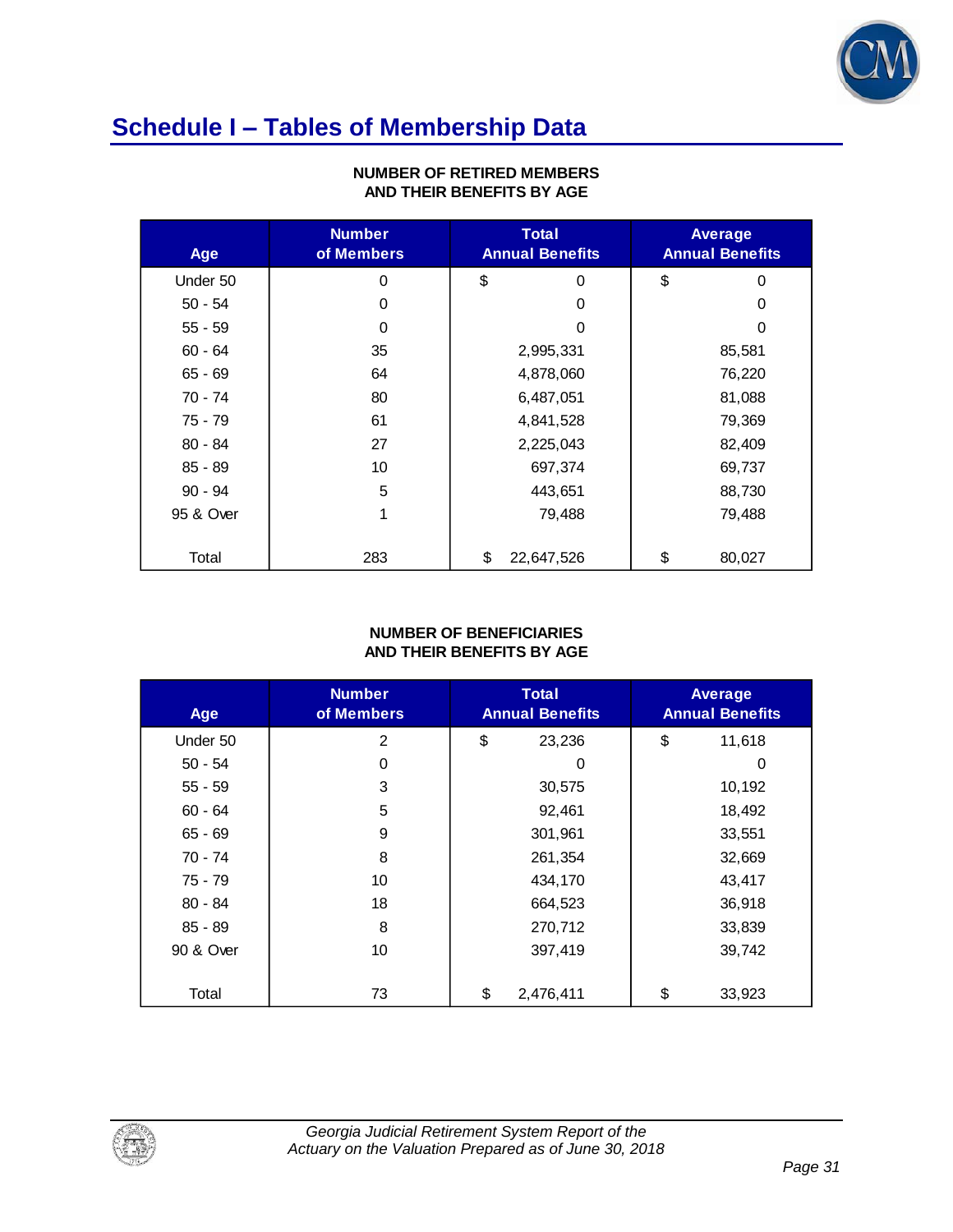

## **Schedule I – Tables of Membership Data**

| Age       | <b>Number</b><br>of Members | <b>Total</b><br><b>Annual Benefits</b> |         | Average<br><b>Annual Benefits</b> |        |
|-----------|-----------------------------|----------------------------------------|---------|-----------------------------------|--------|
| Under 50  | 0                           | \$                                     | 0       | \$                                | 0      |
| $50 - 54$ | 0                           |                                        | 0       |                                   | 0      |
| $55 - 59$ | $\Omega$                    |                                        | ი       |                                   | ი      |
| $60 - 64$ |                             |                                        | 58,631  |                                   | 58,631 |
| $65 - 69$ | 0                           | 0                                      |         |                                   | O      |
| $70 - 74$ | $\Omega$                    | 0                                      |         |                                   | Ω      |
| $75 - 79$ |                             |                                        | 57,904  |                                   | 57,904 |
| $80 - 84$ | 0                           |                                        | 0       |                                   | 0      |
| $85 - 89$ | $\Omega$                    | Ω                                      |         |                                   | O      |
| $90 - 94$ | 0                           | 0                                      |         |                                   | 0      |
| 95 & Over | 0                           |                                        | 0       |                                   | 0      |
|           |                             |                                        |         |                                   |        |
| Total     | 2                           | \$                                     | 116,535 | \$                                | 58,268 |

#### **NUMBER OF DISABLED RETIREES AND THEIR BENEFITS BY AGE**

#### **NUMBER OF DEFERRED VESTED MEMBERS AND THEIR BENEFITS BY AGE**

| Age       | <b>Number</b><br>of Members | <b>Total</b><br><b>Annual Benefits</b> |           | <b>Average</b><br><b>Annual Benefits</b> |
|-----------|-----------------------------|----------------------------------------|-----------|------------------------------------------|
| Under 45  | 0                           | \$                                     | 0         | \$<br>0                                  |
| 45-49     | 5                           |                                        | 268,098   | 53,620                                   |
| 50-54     | 3                           |                                        | 133,966   | 44,655                                   |
| 55-59     | 11                          |                                        | 510,684   | 46,426                                   |
| 60-64     | 6                           |                                        | 188,169   | 31,362                                   |
| 65 & Over | $\mathfrak{p}$              |                                        | 91,093    | 45,546                                   |
|           |                             |                                        |           |                                          |
| Total     | 27                          | \$                                     | 1,192,010 | \$<br>44,149                             |